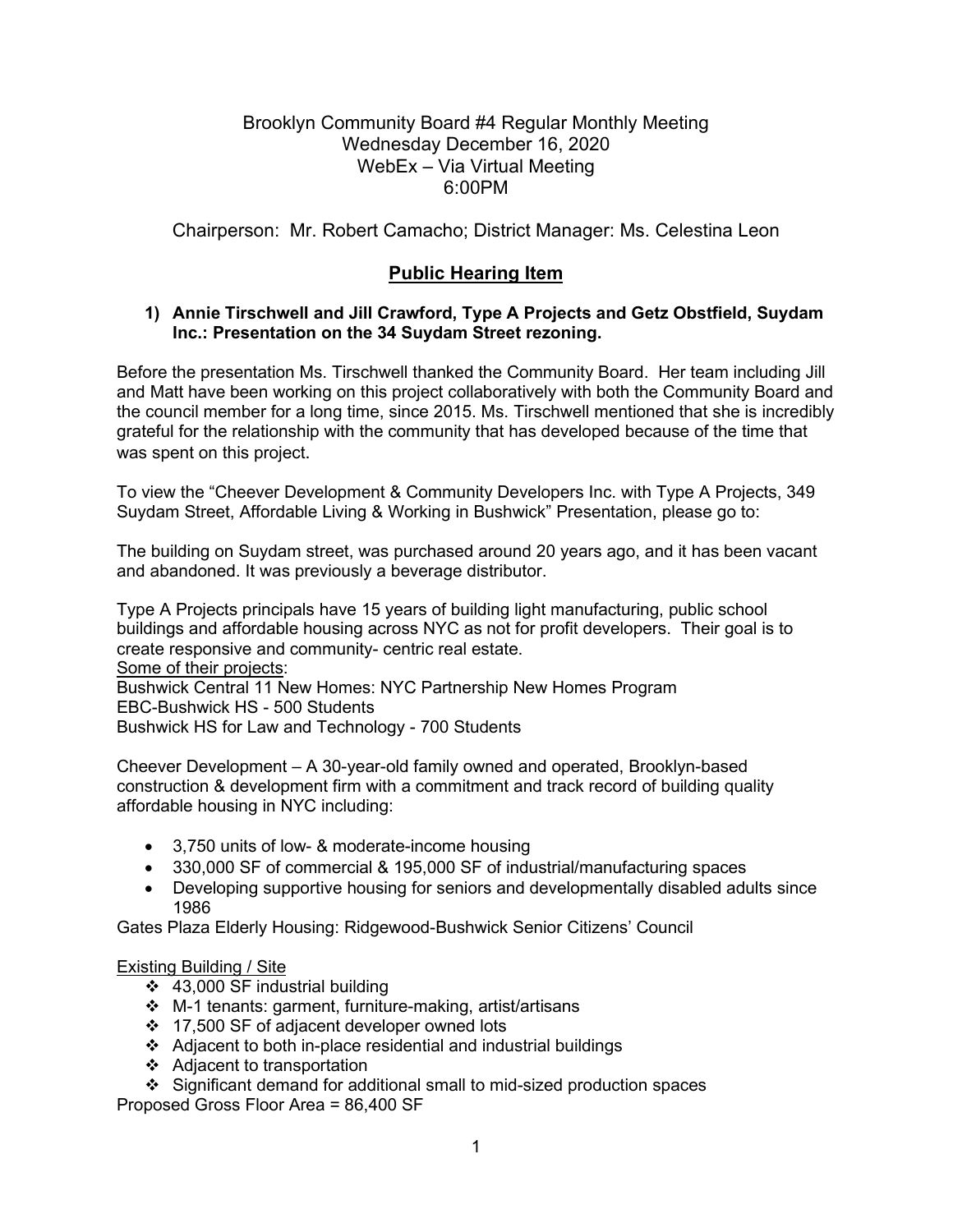Proposed Building Heights = 9 Stores / 90'0 Proposed Dwelling Units Distribution:

- Studio  $9(10%)$
- 1 Bedrooms 33 (35%)
- 2 Bedrooms  $-38(40%)$
- $\bullet$  3 Bedrooms  $-$  14 (14%)
- 3 Bedroom 1 (Superintendent's unit)

Total D.U.  $-95$ 

1250-1280 Willoughby Avenue:100% Affordable, Mixed – Income Rental Apartments

- 95 Units
- Height contextual to adjacent school
- Convenient to adjacent local jobs and public transportation Preferred Housing Program:

100% Affordable Mixed Income NYC HDC M-Squared Program

\*%15 of units will be set aside for formerly homeless households

- 10% of units less than 40% of AMI
- 10% of units less than 50% of AMI
- 5% of units less than 60% of AMI
- 30% of units less than 100% of AMI
- 45% of units less than 130% of AMI

For us to comply with requirements, we had to have a minimum of 100 units,

or just there about, we got to 95 we've understood, that's close enough. We chose to prioritize affordable housing units in lieu of parking.

#### **Questions and Answers**

Chairperson, Mr. Robert Camacho:

Is a funding already taken care of? Has everything been already addressed and are all the issues in place?

Because, if we are voting to change the zoning from M1 to M1-5 and eventually you guys turn around and sell it, because you don't have the funding, then the deal is off, is it going to be done? Is the funding there? Do we need to do something regarding the deed instead of the owner because we spent a lot of time? We want to make sure that when there is funding that you are going to do it.

Also # 3, if it doesn't go through and it stays the way it is, what is going to happen? A lot of times, when you guys don't get funding and things don't go through, you sell it to the guy next door, and then he does what he wants to do. We really do not want to change, because I don't know your status regarding your funding. As you know we are in a pandemic and HPD is tied in money. We do not want to change everything over, then you turn around and say, well, there's no funding.

Ms. Annie Tirschwell: I can answer that in a couple of ways. I wish we had a crystal ball. One thing that we have been very pleased about, is even though it has been almost a year, it has been a real struggle with HPD with projects closing. We have a project closing next week with HPD. As most of you know, much of the budget was reestablished, I would say within the last month. We too would like to be further along, but we have been in conversation with HPD and we are waiting for their team sheet, which we understand will be out. So, we are in conversation with HPD, but HPD is not making any formal commitments now. What we do is affordable housing, so what made this project so interesting to us and why we have stuck with it since 2015 is because it is affordable housing.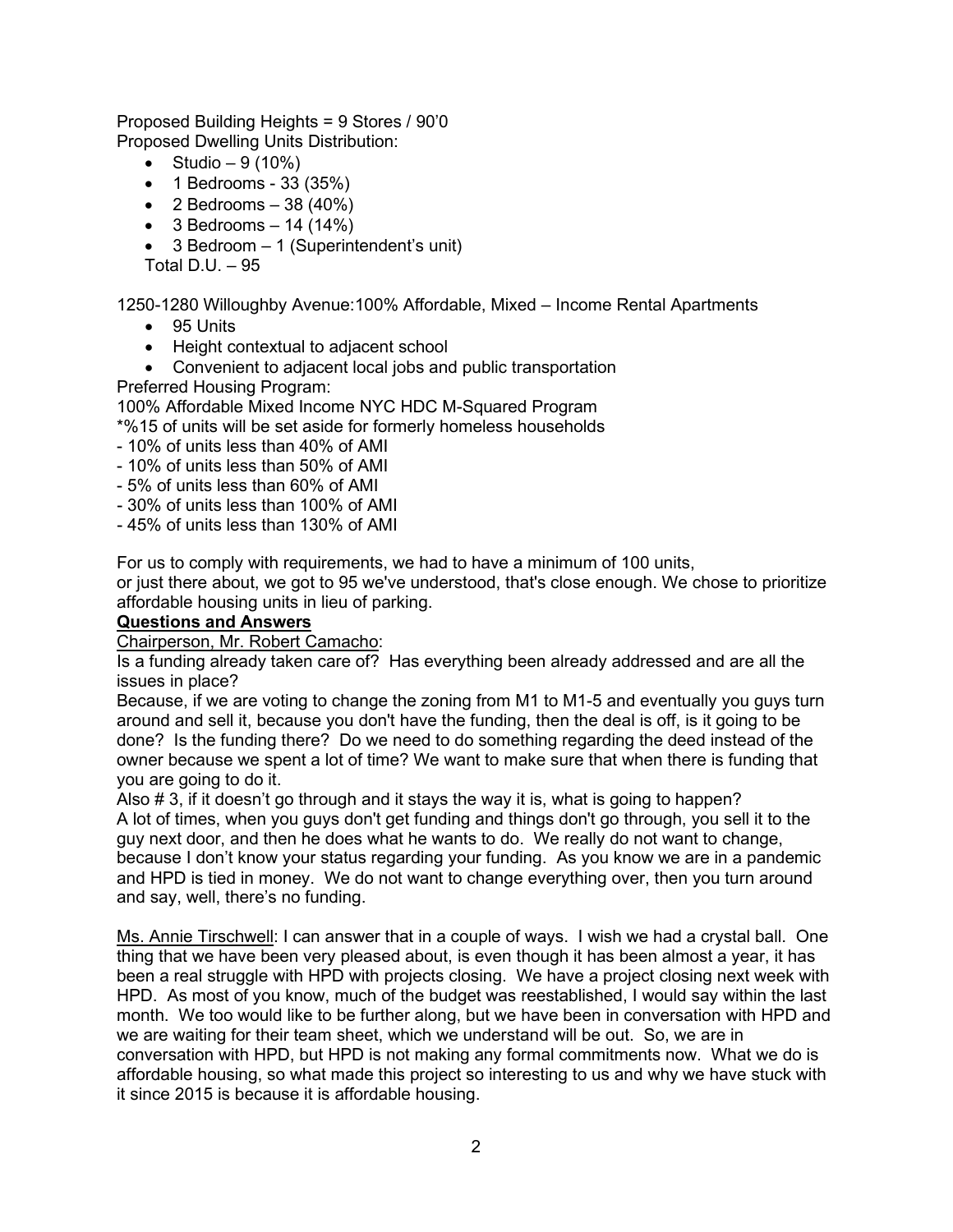So again, although, I don't have a crystal ball, I can speak to our combined experience and I don't think we would have stayed as committed to this project over the past 5 years if we were not committed to this sort of groundbreaking living and working project. So again, I wish, I could tell you that HPD was back in full swing. We are in conversation with them, but to be fair, we are waiting for them.

Mr. Getz Obstfeld: Let me just answer your question because this is a great question. What makes this project work is: We have owned this property for 20 years. We are not buying it at market price. We don't have acquisition price that makes the affordable housing workable, because Matlin, who's a cheaper developer, that can meet the cost of affordable housing in New York. They do a lot of projects and if anybody can do affordable housing in New York they can. We ought to be able to because we don't have a high acquisition price and we have a construction price that is right in there with what is acceptable.

2nd part of that secret sauce is that, if we were building a brand-new industrial building, the costs might be prohibitive, but here, we're adding on to an existing building, so, we don't have a lot of the infrastructure costs that you would have in a new construction. We already have water service, electric service, guest service in the building. We have an elevator, the design is to use those existing services, existing elevator, the existing water and gas services, existing sprinkler system that we would just expand. That's why we can keep costs low on the construction site.

District Manager, So, these are stipulations. If there is funding, if this is contingent on funding, that can also be a stipulation. So, as the project moves forward remember this goes to the Borough President, afterwards to the City Planning Commission as well as the City Council. So, this is a lengthy process, a 7-month process. Before we get to the very end, we need to be clear. The board needs to be clear on those stipulations. When those being funding, and then a commitment from the developer potentially, for what happens if that funding is not there. This is just food for thought, something to consider.

Desmonde Monroe: When you guys 1st started out you were talking about the economic development impact or the economic impact, towards your construction, was it because of the extra manufacturing that you thought that you would have an economic impact? Is that the only way that you see having an economic impact?

Ms. Annie Tirschwell I think that was. I think we can look at it two ways. Mr. Getz may look at the addition to manufacturing. We think that there's a positive economic impact by providing affordable housing. I think that we're both providing affordable working spaces to create more jobs and creating affordable housing for people to live more affordably within the neighborhood.

Mr. Monroe: Okay, but you're using and hopefully you're going to get funds. I didn't see anything in this proposal that mentions local hires or any MWBE compliance. I didn't see that sort of economic development plan that you are doing. How does your construction and what you are doing directly affect the community?

Ms. Annie Tirschwell I have had a very high depth participation on all our projects. To be fair there are requirements at HPD that you must meet. I believe it's 25% of your workforce needs to be MWB certified in New York City. We have met and exceeded that on all our projects. We're currently working on a project now that's 35% MWB participation. HPD requires that we meet their requirements. So, that participation is also something that we prioritize as a business.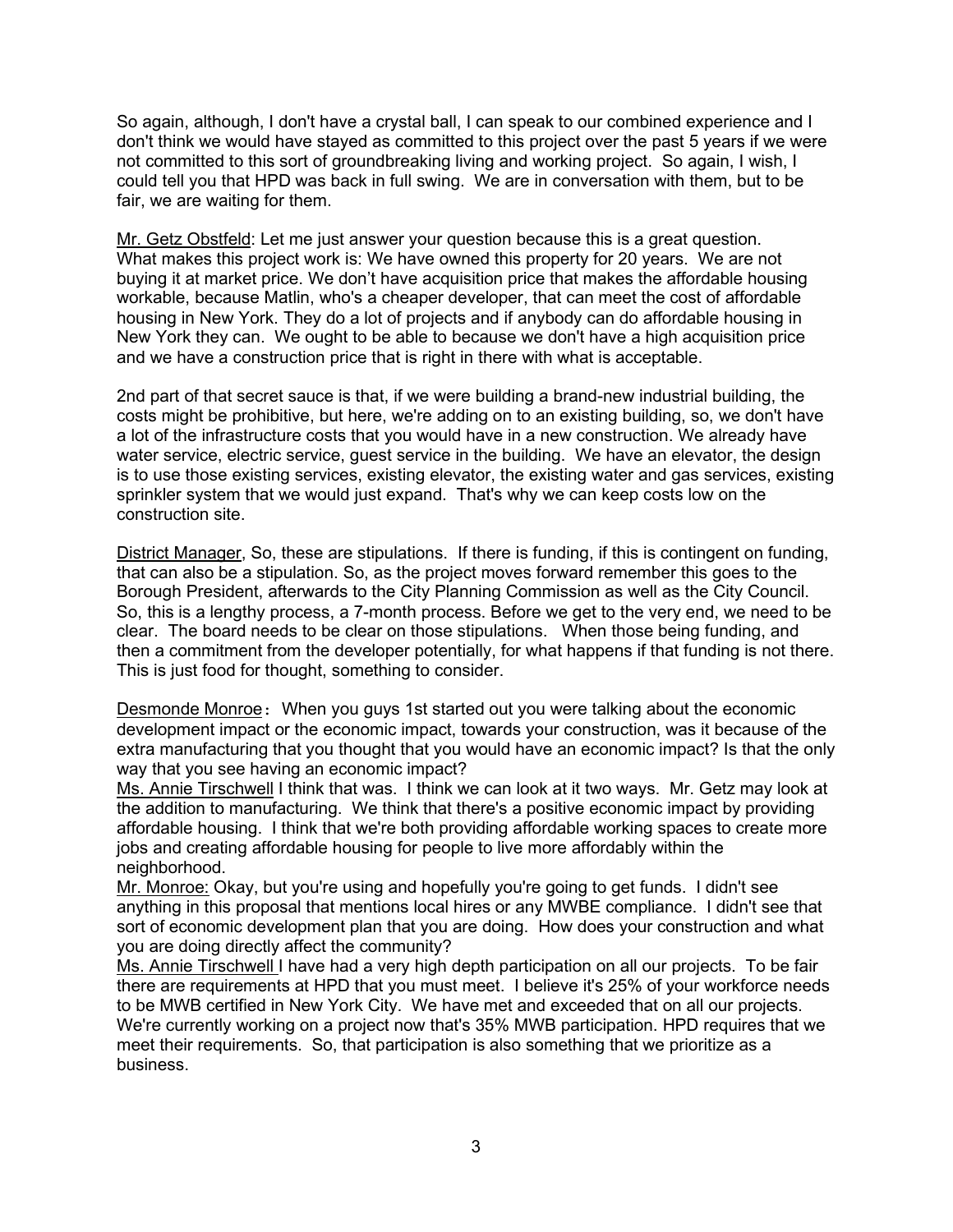Mr. Monroe: I believe you should have a list of businesses by zip codes, so that they will have a chance to bid on the project.

Ms. Annie Tirschwell We will have a strategy for hiring both individuals and for companies within the area.

Mr. Desmonde Monroe: All right. Sounds good. Thank you.

Jamie Wiseman: I mentioned this at the Housing and Land Use Committee Meeting. I do want to say that it was a very conciliatory process. They did come back a lot and try to shape their proposal to make it more in line with what the community wants. So, I wanted to make that point, because that does stand in contrast to what I've seen from other groups who try to just jam a ULURP through. (Uniform Land Use Review Procedure (ULURP) The other thing I wanted to mention is the kind of nightmare Rheingold scenario. I think I just mentioned that. I think it's less likely in this scenario for the reasons the developer stated, but also, because there's going to be a sunset of the affordable New York program in June of 2022. If a buyer of this parcel with a rezoning would have to wait until the 7 or 8 months process for this ULURP, then we'd have to redesign and permit a market rental building under that abatement and they wouldn't have enough time to do that. So, even if you do the bad, bad group scenario, I think it would be very hard for them, their closest path to a successful project and financial return is probably through financing with HPD because of the sunset of the tax abatement.

Chairperson Camacho: We just want to be safe Jamie.

Mr. Jamie Wiseman: No, you should mention it. I'm saying condos could still be allowed and I don't think that, that's who these people are.

I just want the record to reflect what one person thought of what the viability of this would be. You're right. You're right, Mr. Chairperson.

Mr. Getz: If I could just address the whole question of local hiring, because I think that's important. If you look at one of the projects, we had done that had no local hiring requirements, was the redevelopment of an old theater at 1155 DeKalb Avenue, the Bushwick High School. In that project we were approached by Monsignor Palos. He had approached me to see if we could help with a project that was it was basically dysfunctional. Whoever they were working with couldn't manage to pull it together. He approached me because he knew the work that we had done. We resurrected that project and put in about 11 million dollars' worth of renovation to convert that building into a school. We worked directly with Monsignor Palos and churches and other variety of churches that are part of that group to get people to work on that project and they were great workers.

A lot of them, many of them stayed with us and with our subcontractors. They were fantastic folks. So, even projects that we didn't have a governmental requirement for MWBE we still work with the local community, because it works for us. People had a lot easier time getting to the job site, and they had connections into the community. It made it a safer and a more secure project. It also generates local support.

Ms. Louisa Chan: I was just wondering if you can speak a little bit about the parking situation. Ms. Annie Tirschwell: I'm happy to go back there. We are asking for a waiver for parking as I noted earlier.

In order for this project to be attractive to HPD and meet their guidelines, we were required to have a minimum unit of 100 units and at 95 units were just squeaking by to meet that requirement.

We basically prioritized affordable housing over parking and, we did so respectfully. We know that parking is a real need in the community and very much desired. We just simply couldn't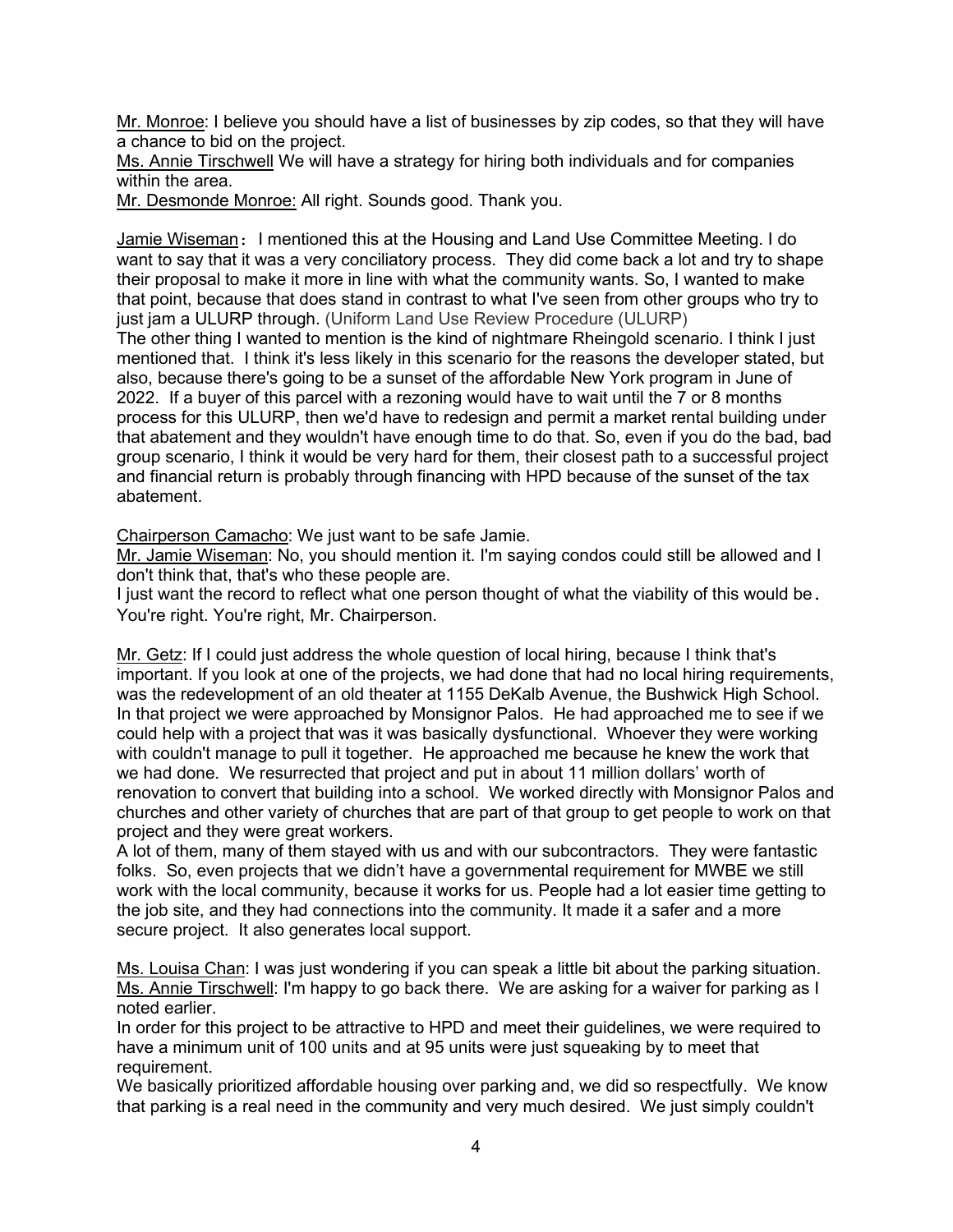make the project work to provide the necessary amount of affordable housing units and parking.

District Manager Leon: I have a question from the public asking about how many units at each income.

Ms. Tirschwell showed slide showing the breaks down of percentage of units.

Community Resident: I was quickly wondering if you could speak to why you decided to use a special use district instead of just flipping or keeping the zoning the same for residential or manufacturer.

Ms. Annie Tirschwell: Is the question why we don't have the same zoning over the whole lot or why we switched?

Community resident: Yes

Ms. Annie Tirschwell That came out of a conversation, I think both with the community and the council member. I don't remember how we got there. I think that it's certainly that the district allowed us to build affordable housing, but it didn't do away with the manufacturing, and I think that there was a desire to make sure that both things were indeed possible at some point, given the mixed use nature of the community. Instead, everyone thought it was more aligned with community zoning to have it a MX district. This is another way of expressing that same thought.

Mr. Getz: City Planning felt this was a transitional area between the residential and the manufacturing, so they thought this was more appropriate to have a MX district. I don't think it was much deeper than that.

Anne Guiney: This is a question from a resident, and I am passing it on to you. If you can speak to how the manufacturing will be memorialized and that both the rates, the rental rates for the manufacturing spaces, and then the uses will be indeed manufacturing and not over time slide into a sort of more general commercial types of space?

Ms. Annie Tirschwell: It's part of why the zoning is a little messy on this site and why we didn't want to create a MX for this whole site. We wanted the manufacturing district to stay manufacturing, which is why we have kept it as M1-5 and no commercial overlay nothing else it's just a manufacturing building and so, as we stated for the last 20 years, we've had the same types of tenants and that's our goal moving forward. This project you can see from the renderings we're not intending to make it a glitzy building. We're keeping an existing workforce manufacturing building and adding an addition to it. We're able to invest in this project. And we think it's going to be a great manufacturing space, but it's going to be designed and dealt like manufacturing space and we are going to comply with all the use requirements of a manufacturing district. I think both by design and by zoning the M1-5 portion of the building will stay based on solidly manufacturing. The zoning designation is the primary sort of enforcement mechanism as it has been for the last 20 years.

District Manager, Ms. Leon: Someone has asked is gas included in the rent?

Mr. Getz: Yes, both gas and hot water is part of the rent.

And I believe cooking gas may also be included in that number as well.

The tenant's pay their own electric, of course. But other than that, all the gas is included in the rent.

Ms. Leon: Someone has asked what does it mean? Mixed income for this development. Ms. Annie Tirschwell: The way that this building is designed is to meet a range of levels. So, for a family size of 2 people, the income of 40% AMI for 2 people is \$36,400.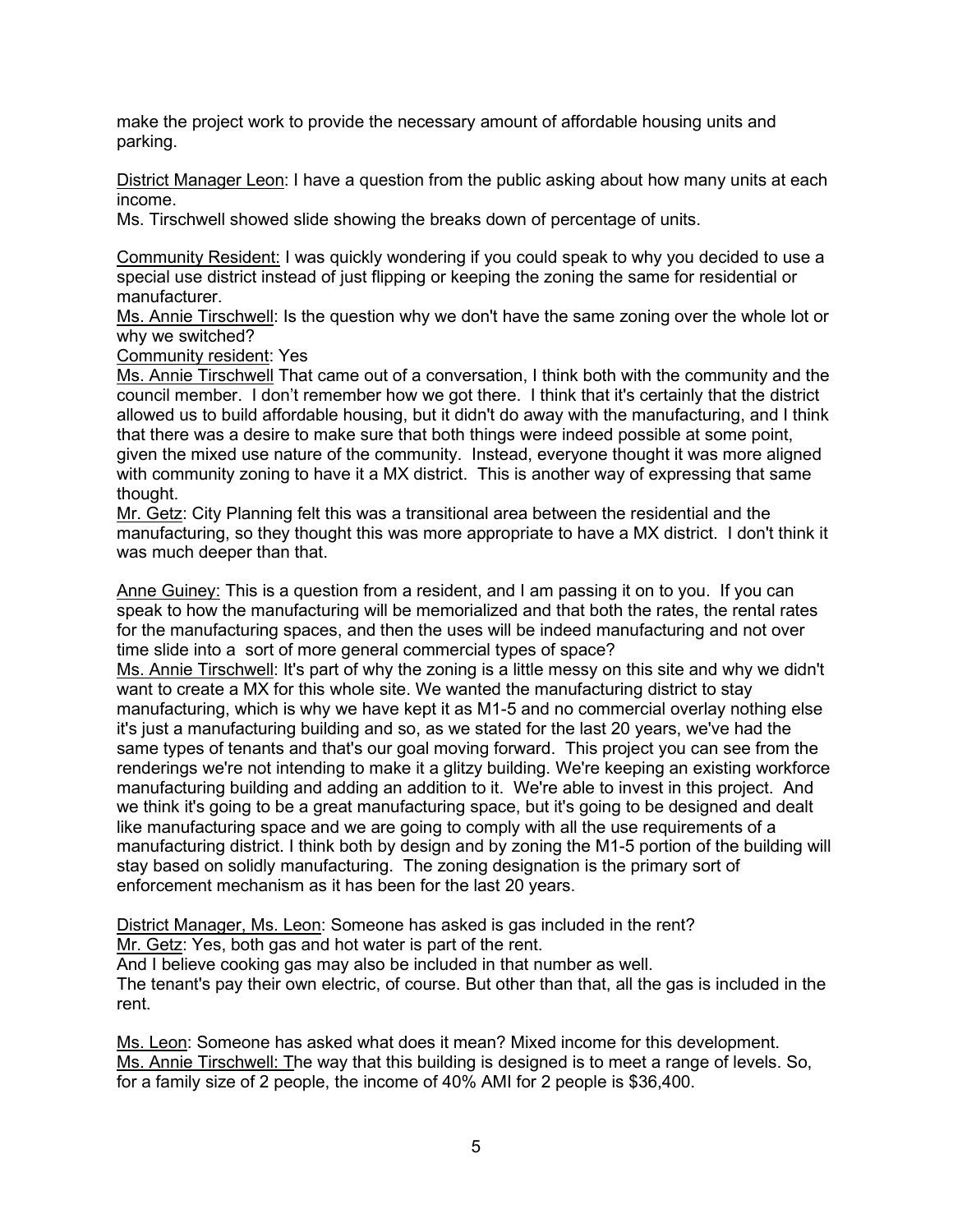If you go for a family of 2  $@$  60%AMI, they will have to make \$54,500. For a family of 2 with an AMI of 90%, is \$81,000. So, for a family of 2 that should give you sort of a range of how that goes.

Mr. Getz Obstfeld: We have done a lot of projects, affordable housing projects in Bushwick, in Central Brooklyn and throughout Brooklyn, and throughout the city, and we'd love it for you to take a look at any one of those projects, the ones that we still own and operate, the ones that we've sold homeowner's and to talk to the people in the community, and see what happened during the construction. Did we hire a lot of local people? And, that would be a great piece of due diligence that I know that some of members of the committee board have already done, and the councilman has done, to make sure that we are the kind of people that we say, we are.

District Manager: The impact on parking for teachers at the school. I know this was referenced before. We all know that parking is an issue in neighborhood. What is the plan for this project as it relates to parking?

Minister Dawn Baxter, Bushwick Family Ministries: Before you move on, I just wanted to piggyback off on the comment that was asked pertaining to the percentage number of locals that have been hired to the projects in Bushwick? I don't think I got an answer to that question. I did hear that we can ask other people that are involved. Can tell us, is there statistics, showing us out of all the buildings and projects that took place in Bushwick, what percentage of those projects that's our community persons or people who are hired? Is there a percentage that you could tell us tonight? How many people in our local areas are being hired?

Mary McClellan: That is my question also, they beat around the bush and so they did not answer it outright.

Mr. Getz Obstfeld: I would like to answer it out right.

The data that we require to keep has to do with certified contractors and subcontractors, and we always in every project, we exceed the minimum of 25%. We go as much as 40% with local subcontractors.

We don't have the privy to have the addresses of the individual employees or the individual contractors and subcontractors. We know that when we start a job in a community, we have a an office site, whether it's a trailer or an office in an existing building, and that's where people from the neighborhood that are interested in working on the construction can come and sign up. We hire as many as we can. We don't have data specifically stating how many people they are.

Minister Dawn Baxter: I would like to suggest going forward. I still feel that you are beating around the bush. So instead of people coming into our community and making money, going forward we would like to know how many individuals from our community are getting jobs from these contractors and subcontractors. We want to know what the percentage of our community men and women is, that are being hired through these contractors. We need to know that the next time we meet pertaining to our community.

I can't recall having people in my community, or even from my local churches, talk about how they got a job working at a building up the block that they're building or down the block that they're building. When I look at the type of colors that I see building, they don't represent my community.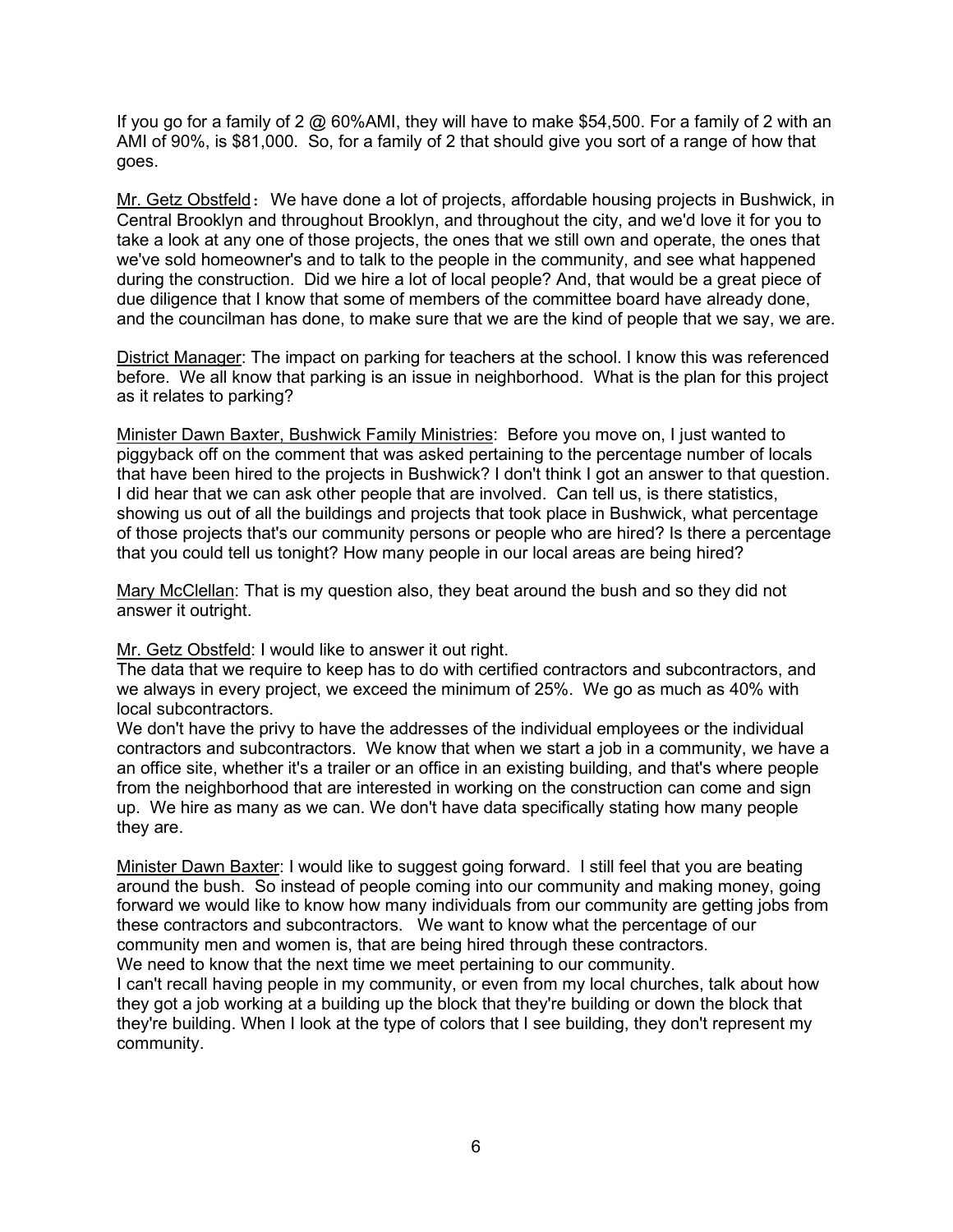Robert Camacho, CB4 Chair: Maybe when they are ready to start the job, they can give application forms to the Community Board office to make sure that they hire from the community.

Sometimes we have to make sure that they hire from within the community, because you're 100% right. Right now, I'm trying to get numbers to see how many people from the RAD program, which used to be the old housing development and find out how many people are there from within our community that were hired as supers and managers. I haven't heard any. So maybe we should make sure that if he does get this or we vote on it, that'd be one of the stipulations is that he'll give us applications or forms so that we can give them to our kids so that they can get jobs.

Ms. Baxter: The 83<sup>rd</sup> Precinct, don't put names and addresses. And I think the same thing can be done in construction when they're hiring people. We don't need names and numbers. We just need to know how many people within the community is being hired.

Ms. Annie Tirschwell: Jill and I are working in the Bronx. There we have put together a local hiring plan and not only do we work with the Community Board to do that we also work with local non-for-profits to do, what's called job readiness training and so that's part of what we do with builders anyway, and so I'm putting together a local hiring plan. This is something we'd be happy to do and share with you moving forward.

District Manager, Ms. Leon: As a reminder, these presentations these discussions, the board is an advisory body. The Board advises all presenters on all proposals and we, and the board makes recommendations that are based on these discussions. So, I think that there was a lot of the questions this evening. Think about them as well as recommendations as we move forward.

So, I know we're asking what's the percentage of folks being hired but if there's something that the community wants to see, for example, if they want 50% or more of the individuals hired, that could be a recommendation that the board makes.

I just wanted to give that for a frame of reference. We also had someone suggests. As Anne, I believe, mentioned partnering with the workforce development organization.

We know RiseBoro has workforce development and Saint Nick's has workforce development, and there are different organizations within the community that do this work. So, I just wanted to put that out there.

I will defer to the board if there are any final comments, otherwise we can move on to the  $2<sup>nd</sup>$ , Public Hearing Item. Board Members?

Mr. Camacho: Just move on.

Ms. Celeste Leon: Thank you to our presenters, this evening. We will certainly follow up and make sure you have a record of all of the recommendations.

Ms. Annie Tirschwell: We want to thank you and again it's been a, a number of years that we've been in front of you and so we, we truly appreciate all of your feedback it really makes for better projects in a better city. So, we appreciate your time and your thoughts.

#### **2) Family of Carmelo Sanchez presenting the Street Co-naming request for Gates Avenue and Myrtle Avenue in memoriam of Carmelo Sanchez.**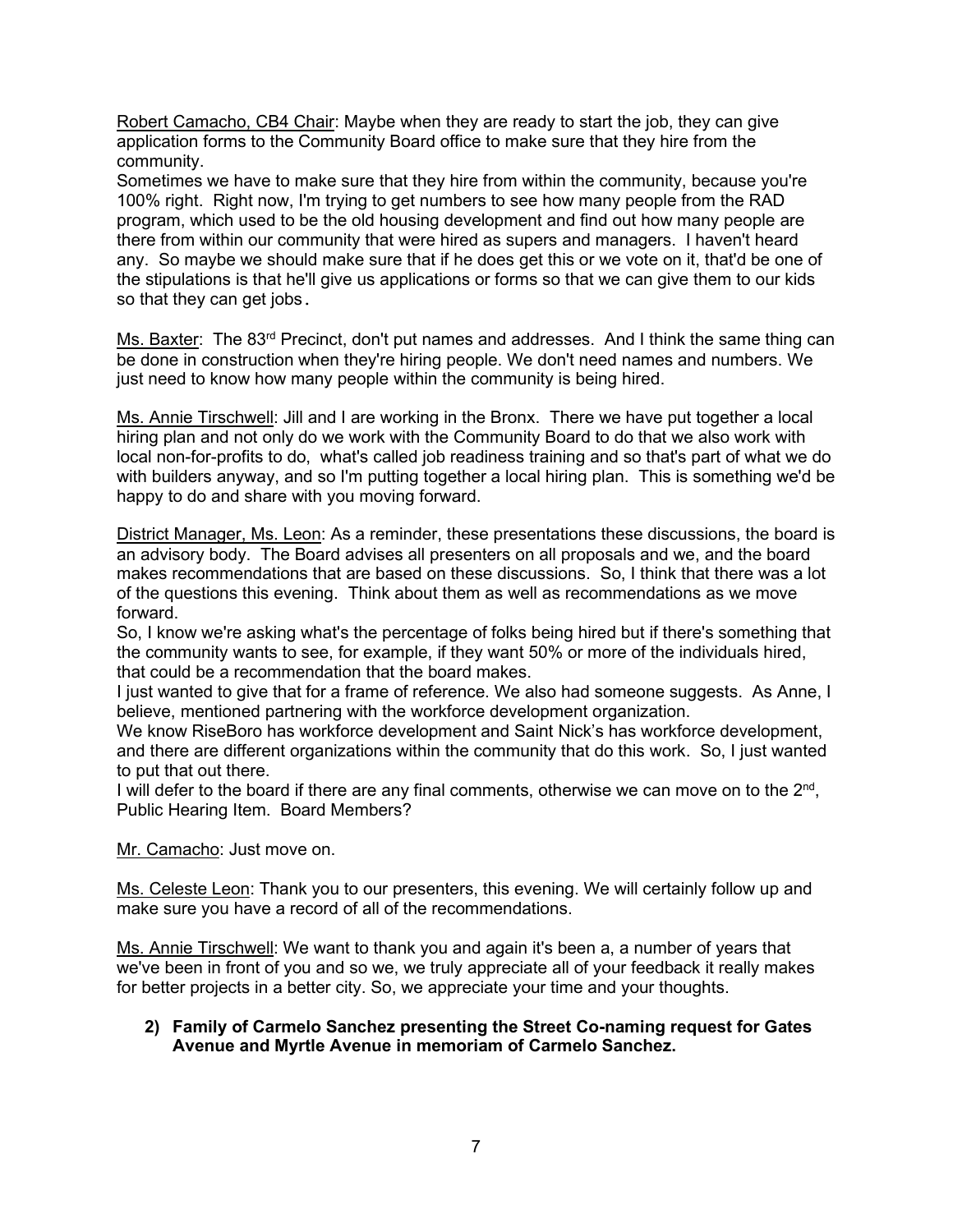Cyrus Sanchez, the son of Carmelo Sanchez: Thank you for pushing this along and for just considering this for us. It is an honor. Just having my father's name up on a street post, he would have loved it and it would have blown his mind. Thank you.

Ms. Celestina Leon: So that everyone knows, this is a Street Co-naming request for Gates and Myrtle Avenues. The family came before the board's Civic Public Safety Committee last week. They shared testimony and they were joined by neighbors.

This is another opportunity for family and neighbors to share similar testimony. So that way the full board notes what was discussed that evening.

Mellany Sanchez, the daughter of Carmelo Sanchez: My father Carmelo Sanchez, was a big community advocate. He was an investor in many local businesses.

He was a business and property owner who was such a helping hand in the community. He hosted for several years, a turkey drive where he gave away over 100 turkeys to families. A need in the neighborhood. He did school drives were school supply were given out. He did toy and was truly someone who the neighbors could rely on as someone who could keep projects moving along. He helped kept block safety on the block.

He was someone who within his space, and within his efforts was able to gather people and keep people just keep this block a flow. He lived on the block his entire life.

Cyrus Sanchez: Like my sister was saying, he loved Bushwick and he loved Gates Avenue and he loved everyone on the block and that is why he tried his best to keep his dollar on the block and he tried to invest in anyone he believed in. He tried is best to keep everyone safe. I think that it was felt by everyone, even if you only knew him for a day. Everyone could see his enthusiasm with the community and the people that lived there. You could see his love for the block, and everyone felt it.

This would have meant a lot to him and for the family, obviously, this is big, but just the community overall, it's a good way for them to remember him. This is a block he had held down and that he took care of and that's something that will never go away whether the sign is there or not. That will never go away.

I really do thank the community board for even considering this big honor for us as a family and the community.

Chairperson, Robert Camacho: I'm going to take my hat off as the chair because I know these kids and I know that their father was a blessing in this community. He was born and raised in Bushwick. If anybody knows the car wash place on Gates, well that his fathers. He has a couple of stores. For turkey drives he gave people turkeys for many, many years. He gave schoolbook supply for the kids for many years. He was born, raised, business owned in Bushwick and gave to the kids. He gave to the people in the community what they needed. He was humble. Just to give you an example of what kind of person this man was, when he went to the hospital, I didn't go to the memorial service, but people told me. In his dying bed he told the people that he wanted to make sure that the people in Bushwick get the turkeys. That was his wish. He specifically told his kids to do the stuff that I used to do. For a father to tell his kids to keep the memory going, that tells you something about this man.

And I want to thank them for coming to us, to the committee and requesting this. It should be an honor. You should go there and see the place. His employees that he had there for so many years and he put services back to this community. So, we thank you.

You both are humble. I must come visit you both, but it is so hard with all these meetings. Don't sell your place. Don't leave Bushwick. Don't get out. If you kids need anything, please, we can make it happen, because a lot of times, family break up and a lot of things happen, all when they see is a dollar sign.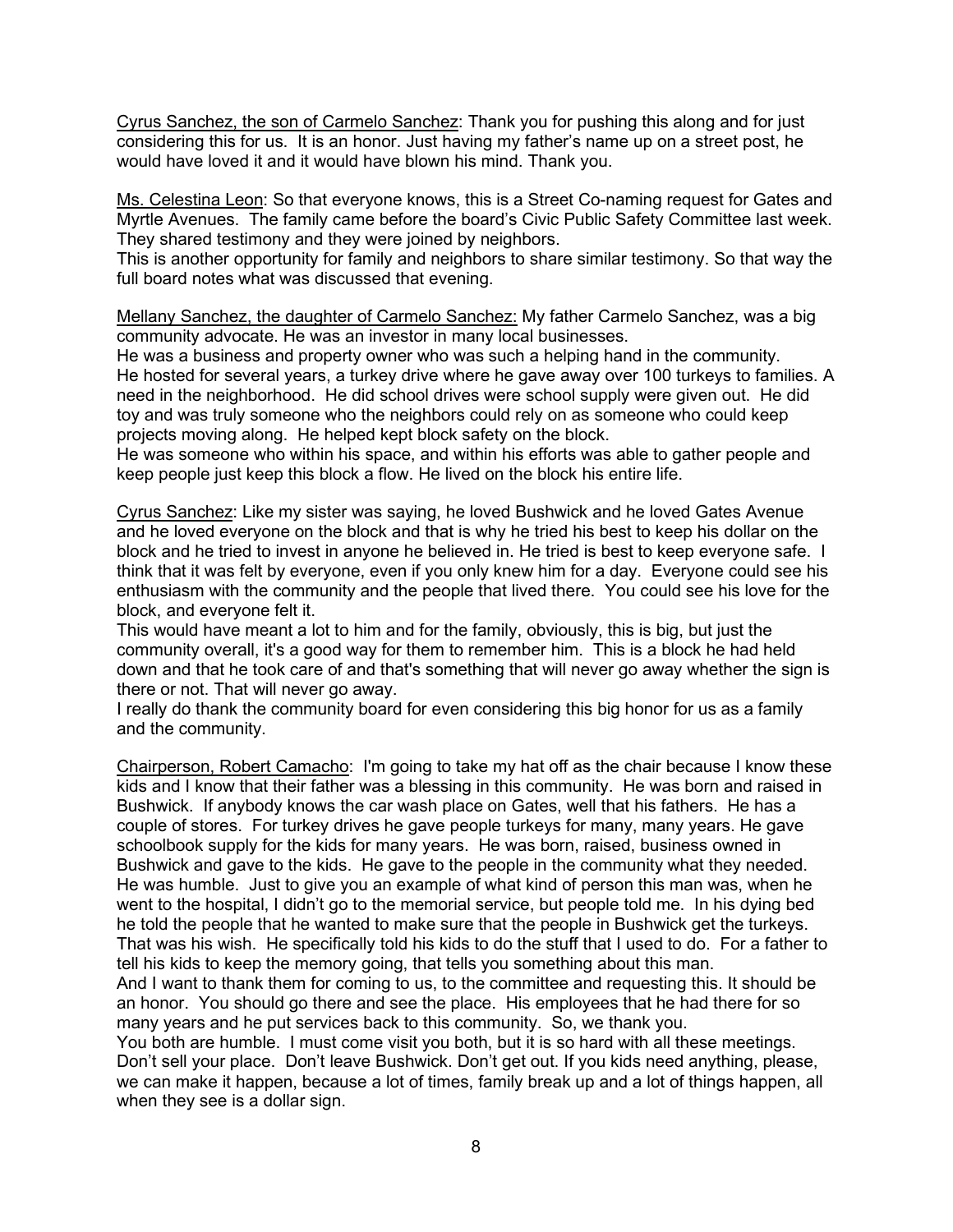We want to make sure that you keep him in your heart and make sure that you keep whatever it is you need to do for Bushwick and to keep services, to stay here. So, we want to thank you. I hope the board push this request through. I am going to put my hat back on as the chair. I hope you push this through for these kids and make it happen. Their father was born, raised and own businesses in Bushwick. I never seen someone born, raised, have businesses in Bushwick and continued to live in Bushwick. So, thank you.

Mary McClellan: I don't know of the man, but I say, let's push this through so this man's corner can be recognized forever.

District Manger Leon: I did receive a question and I received this question often. What are the qualifications for a street co-naming?

The board has a history of reviewing these requests. For detailed information on the process, you can go to the board's website.

We ask for a biography to be sent to the board, and it must happen posthumously and justification and rationale for the street co-naming goes along with that as well. A list, a petition is also required with at least 65% of the resident's signatures on the block. They must know the person and must sign for the street co-naming. It's typically for individuals that have distinguish themself in some way, shape, or manner in service to their community.

So, we heard about that this evening, and we know exactly why this street request is being made.

Thank you to the family members for joining us. Public Hearing Items Closed.

# **Regular Meeting Agenda**

- 1. **1st Roll Call**: 30 board members present, that constitutes a quorum.
- 2. **Acceptance of the Agenda**: Andrew Ramos Choi moved to accept the agenda. The motion was second by Rev. Grace Aytes. All members present agreed. Motion Moved.
- 3. **Acceptance of the Previous Meeting Minutes:** The minutes were not prepared. We are short staff this month. However, we are working to get them to as soon as possible. Is there a motion to table, the previous meeting minutes? Motion to table the previous month's minutes was made by Ms. Elvena Davis and second by Jose Guzman. All members present agreed. No one opposed, no abstentions. Motion moved.
- 4. **Chairperson's Report, Mr. Robert Camacho**: Happy Holidays! Stay safe, wear masks!

We must fight, and we will be back stronger than ever before!

Tuesday, November 24<sup>th</sup>: Attended the HLU Committee Meeting 1001 Bushwick is gone. We need to save Bushwick. Soon there will be no owners, just renters. We really need to stick together and all our property and do something we need to work together. And we also have to do a community trust. We must do something, if not we are going to lose Bushwick Avenue.

Tuesday, December 1<sup>st</sup>: At 12pm there was a press conference in front of 1001 Bushwick Avenue.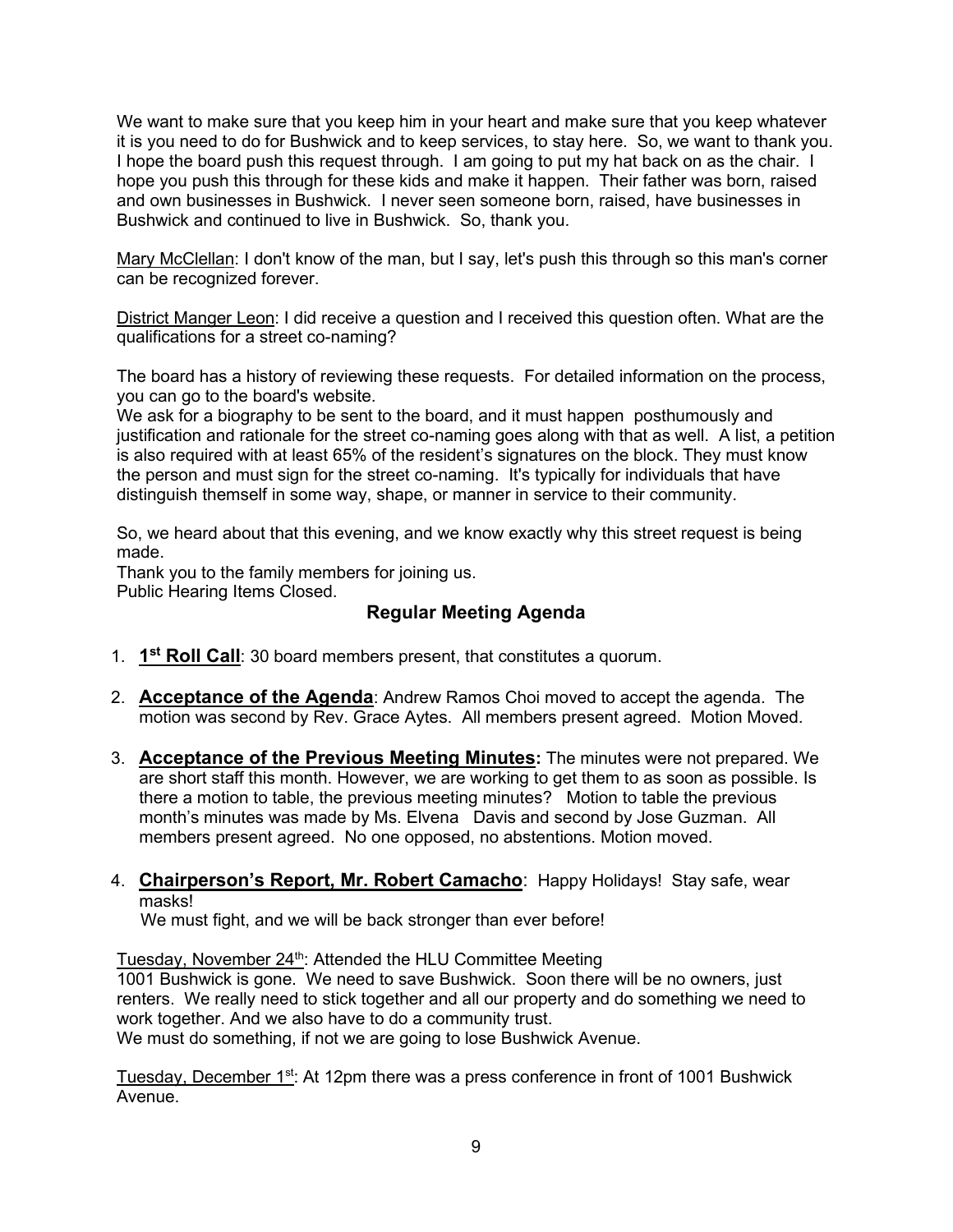Anne Guiney was there, and elected officials were there. We tried to save it, but we couldn't. We need to dwo something guys I don't know what it is, but we all need to do something together.

Wednesday, December 2<sup>nd</sup>: Executive Board Meeting

Thursday, December 3<sup>rd</sup>: At 5PM attended the Sanitation Workman Taskforce Group Meeting.

Friday, December 4<sup>th</sup>: Another meeting regarding 1001 Bushwick on what we could do, write a letter or something. But the building is gone now.

I heard that the family members were having problems in regard to paying the bills, and they went to a developer and sold the house for cheap. That's what I heard.

Economic Development call at 2:30pm to implement grant an opportunity for small business with Evergreen Exchange.

Monday, December 7<sup>th:</sup> 2:30 to 4:30 the workshop on the community board conflict of interest resolution.

At 6:00pm, attended North Brooklyn COVID-19 Holiday Relief Zoom Roundtable.

Tuesday, December 8<sup>th</sup>: Borough Board Meeting 4:30-5:30pm 6:00pm attended the PLC Meeting (License and Permits Committee)

Wednesday, December 9<sup>th</sup>: District Service Cabinet Meeting

Thursday, December 10<sup>th</sup>: RAD Hope Garden / Bushwick Monthly Meeting There are several problems – Property Management Hours Mailbox - they do not want rent checks in mailbox, they are being stolen. Roof leaks, leaking tiles, tiles popping up There was a lot of complaints about that appliance being replaced and repaired.

Attended Civic Public Safety and Religious Committee & Transportation Committee Meeting – 6pm

Tuesday, December 15<sup>th</sup>: Bushwick Community Partnership Meeting

Wednesday, December  $16<sup>th</sup>$ : At 10am Meeting with District 32 Executive Team for District Budget Consultation.

It'll be a rough time for our kids in our schools. I'm telling you that we need to support our schools. The Youth and Education Committee chairperson will speak about what is going on in district 32.

I attended the 83rd Precinct Clergy Council Meeting at 12pm.

I was with the RS, Alexandra, I am not sure if you remember her? She is doing what they're call a racial impact study.

District Manager, Celeste Leon: We are joined by the next council member for the 37th district with us.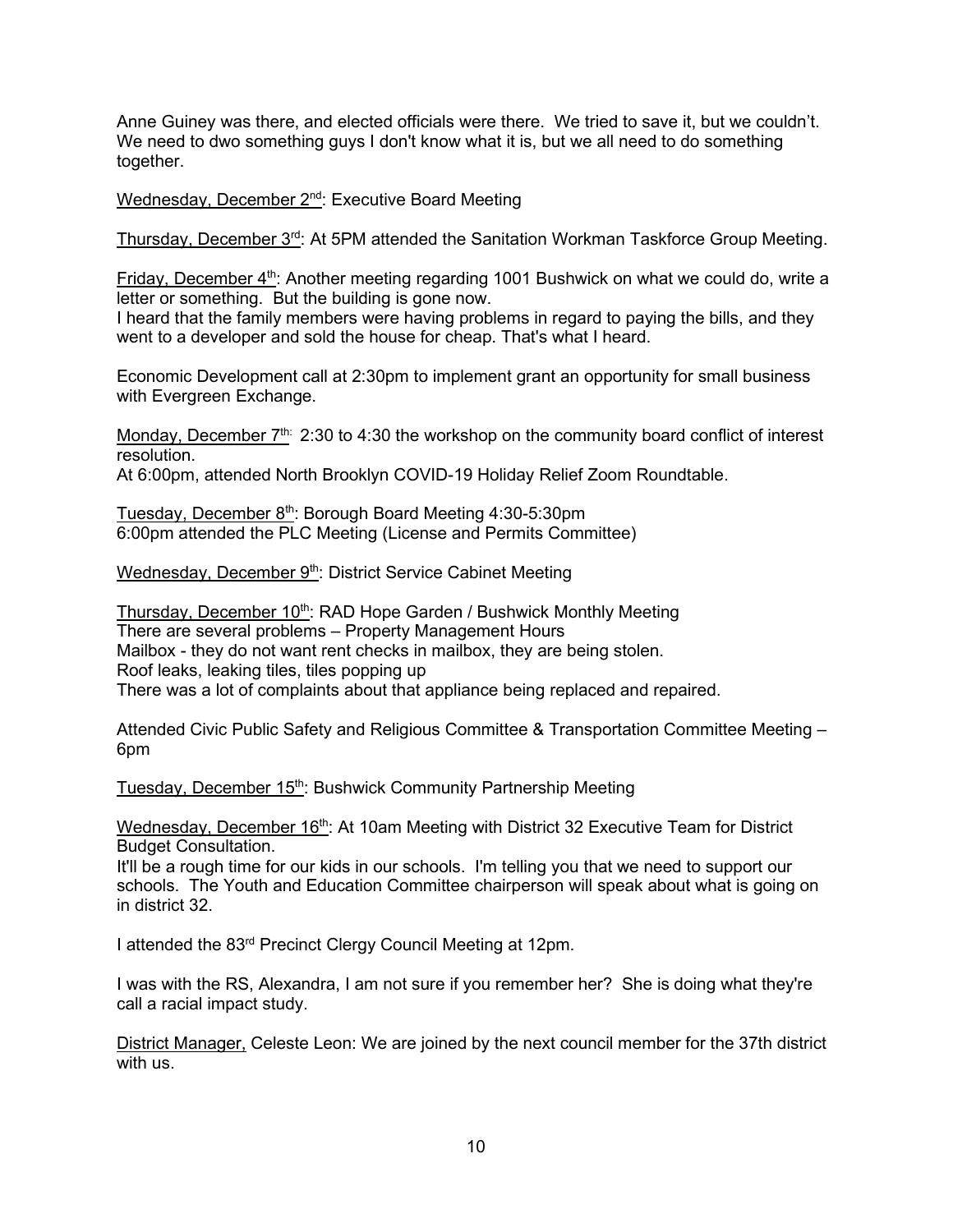Darma V. Diaz, NYC Councilwoman for District 37: She stated – I am looking forward to working with you all. I consider myself to be Bushwickite. I moved to Bushwick at the age of 10 years old and moved out at the age of 19. Since then I have been living in Cypress Hills/East New York. I am committed.

I have reached out to Karen Cherry, the new chief of staff, and she would like to meet with the board's committee members so as to get know where your heart is for Bushwick. I would like to be involved in moving forward in a progressive way.

I want to work with you on your vision.

I want you to know Citi bikes reached out to me last week and quite frankly, I said, I'm not interested in a meeting, but I know we're going to have to meet. I am not satisfied with the way Citi Bikes has invaded Bushwick.

I don't know if we're going to be able to undo some of what's been done with City Bikes, but I'm looking forward to a better stronger conversation. City bikes was looking to come in on Gates and Wyckoff Avenue. And I'm trying to delay on that conversation until we're able to meet collectively.

Robert Camacho: City Bikes want to put a rack on Gates and Wyckoff. If there is a rack on Menahan, why put another one on the next block On Linden. If Menahan is not working take that down and then put on Linden, so we could get the parking that we lost back. Then there is one on Grove, a block away from Myrtle. So, this is a dumping ground. I am not trying to complain. If it is working, then let me see the numbers, let me see the jobs in Bushwick. We are not saying that we do not want them.

Councilwoman Darma Diaz: You just want it to make sense where they put them.

Robert Camacho: Correct. Why don't they put them on Ridgewood side? It is only a block away. Why not cross the street and put them on the Ridgewood side? They are always dumbing here. They never give us anything back. So, I want to see the money. I want to see where it is going. I want to see if these bike racks are beneficial. If it benefits and do what it is supposed to do, fine. If it doesn't work, they need to get it out and put it somewhere where it works. There's got to be areas that work. They took city own land that we pay tax for and they also took away parking spaces.

1st Vice Chair, Joshua Brown: Camacho I agree with you. Since we have Darma here, Darma what is your view on tonight's URLUP? Where should we lean as a community? What is your input?

Ms. Darma Diaz: Are you talking about the 17 buildings that they are looking to convert into cooperative equity? I just came on so, I did not hear the presentation.

District Manager, Leon: This is in Councilmember Reynoso's district.

Mr. Robert Camacho: We are talking about Irving and Wyckoff Avenues.

Councilwoman Darma Diaz: I don't have an opinion. I am not familiar with it. Celeste if you feel comfortable, after tonight's meeting, can you please share the information with me?

District Manager: I will do. Citi Bikes and the Dept. of Transportation is scheduled to come to the Community Board's Transportation Committee on Monday, the  $21^{st}$  at 6pm. Please contact the boards office for more information.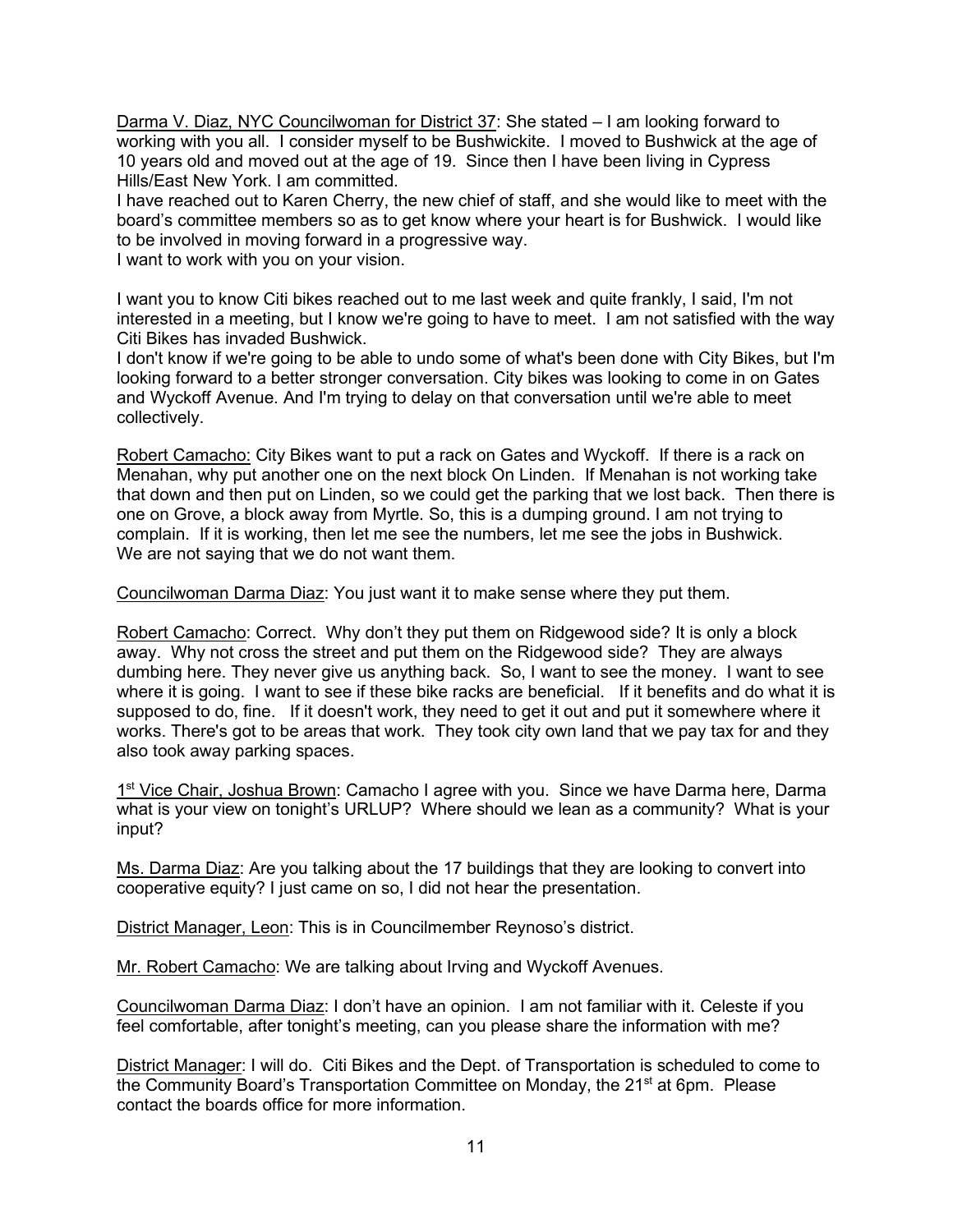Councilwoman Darma Diaz: The lights on Bushwick Avenue is a pilot program. Next year we plan to expand the lights all the way down Bushwick. I hope everyone likes them. I also plan to have a staff member present at every meeting; however, I cannot attend every meeting. If you need me to attend a meeting, please reach out to me personally. Also, Celeste, can you forward me the email addresses of all the board members?

Ms. Mary McClellan: City Bikes is on City property. They should provide safety equipment along with those bikes.

District Manager: I will take that to the meeting. Feel free to attend the meeting.

# **Elected Officials and / or their Representatives**

- 1) Jonathan Pomboza Representing the DA's office.718-250-2340 or 718-250-2810.
- 2) Julio Salazar, Representing Congresswoman Velasquez's office. 718-599-3658
- 3) Marcus Harris Representing Eric Adams, Brooklyn Borough President. 917-324-2680
- 4) Taeka Haraguthi, Representing Comptroller Scott Stringer's office: 917-594-2129 [THaragu@comptroller.nyc.gov](mailto:THaragu@comptroller.nyc.gov)
- 5) Representing Assemblywoman, Maritza Davila 718-443-1205

# 83rd Precinct Commanding Officer – D. I. Ronald Casazza:

It has been a tough year, especially with the COVID-19. 7 of our officers have tested positive, and some are on the mends. We've struggled this year with high crimes. GLA, stolen cars were up between 30 to 50%.

I understand, the quality of life is a huge concern and it is a concern for me. I know it's important to everyone in the community and it's something that I constantly think about and look at ways to fix daily.

Moving forward to 2021, I am here for you and I will do my best to make sure that the Bushwick community is safe and that too are protected. I thank everyone for their support.

# 5. **District Managers Report**:

Happy Holidays!!! Stay Safe! Stay home if you are sick!

With the rapid rise of COVID cases and hospitalizations across the city, this is a reminder to take the necessary precautions to prevent further spread.

The Department of Health has sent an update regarding the COVID-19 vaccine. The vaccine for the general public will not be available until mid-2021. Please do your part to help not spread the COVID-19. Stay home if you are sick, stay 6 feet away physical distance, keep your hands clean.

In the past month we rallied and tried to save a historic building.

Although we weren't able to save the building from demolition, I'm happy to note today that we were able to work with our community network to save some of the historic elements. The stones now have a temporary home at 1420 Bushwick Avenue.

It was on such a short notice and we certainly thank our partners at family services network for helping us out. We tried to get it to go to a park and we tried to get it to go to the emergency management warehouse.

No one was accepting the stones until we spoke with Family Services Network of New York (FSNNY) and were able to turn this around.

A very special, thank you, Dana for all of her help with this. For those of you interested in a preservation, please, please, please contact me.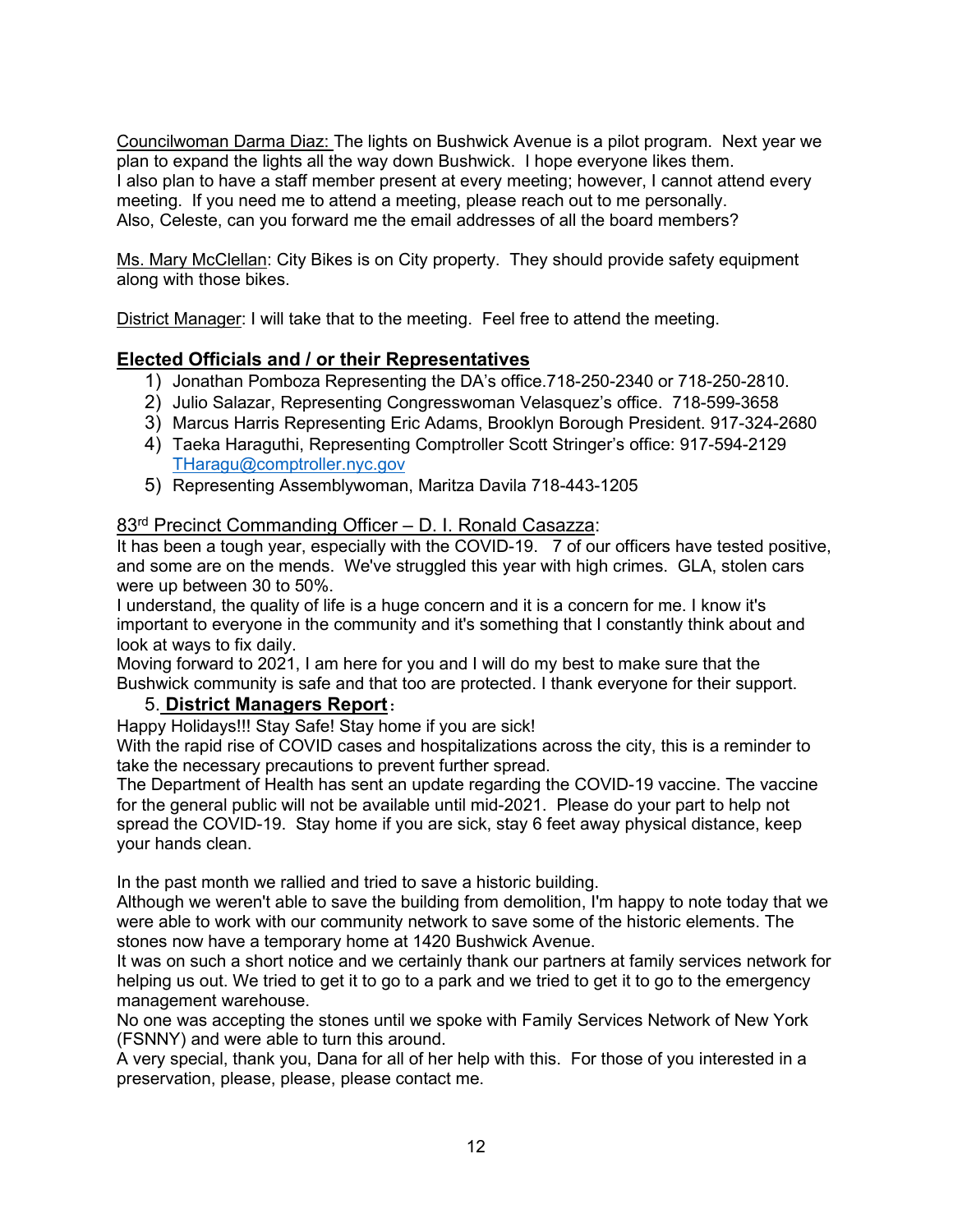You've also heard about the needs of our schools shocking budget deficits. We've heard from community members concerns about safety issues. We've requested Department of Transportation not only listen to our concerns, but sincerely work with us via the boards Transportation Committee to strategize a response to issues most. Principally everyone. I'm sure you heard about the death and fatal tragedy that happened on Bushwick Avenue and this isn't something that is new. We hear about these accidents happening all the time and time and time again.

We asked the department to work with us. We asked them to not just listen to what we're saying, but to help us formulate a response so that we're not just reacting every time. There is a crisis, but really planning for a safer future for everyone.

Whether you're driving, whether you're a pedestrian, whether you're a cyclist, everyone deserves to be safe on the street. And specifically, on Bushwick Avenue, we're also thinking about the future of Community Boards, how to better meet the needs of residents well as our agency and nonprofit partners. There's always a lot of work to do.

When I hear from you, newcomers and longtime residents who are asking, how can I help? I would like to express my gratitude to them, and to everyone here this evening for caring about your community, caring about Bushwick is with the holiday spirit in mind.

Although it shouldn't just be during the holidays, I encourage everyone to reach out to one another and check in.

Many of us have fallen ill or have had loved ones get sick and are dealing with all the pressures of navigating during these new times.

Check in with your elected officials, tell them about your concerns. Not just when something is immediately affecting you, but in general.

I often hear a tone of discouragement from residents, community leaders and even colleagues and I understand why.

I thought about this earlier when I was writing this report, but essentially, when there's a mountain in front of you, it may seem impossible to get over however, if we all grab a bucket imagine how much easier it becomes. The beautiful thing about this community, about Bushwick is that you are not alone we are always here for you. We might not be related by blood, but we are your community family.

For a copy of the District Manager, Ms. Leon report please contact her at the Community Board's office.

# **6. Committee Reports:**

**Joint Civic/Public Safety/Religious (CPSR) & Transportation Committee, Thursday, December 10, 2020.** 

# **Environmental Protection/Transportation/Sanitation Committee (EPTS)**, Committee

Chairperson - Louisa Chan

December 10, 2020, 6:00PM

Members Present: Louisa Chan, Committee Chairperson; Jose Guzman; Daniella Davi, Kristen Jock

Others Present: Robert Camacho, CB4 Chairperson; Celestina Leon, CB4 District Manager; Sergeant Schwingl, Highway Safety Unit Supervisor, 83rd Precinct/NYPD; Barbara Jackson, Veronica Shell, Elvena Davis, Dustin Sonneborn, Gladys Puglla, Annette Spellen, Jerry Valentin, Cyrus Sanchez and Mellany Sanchez Members Excused: Members Absent: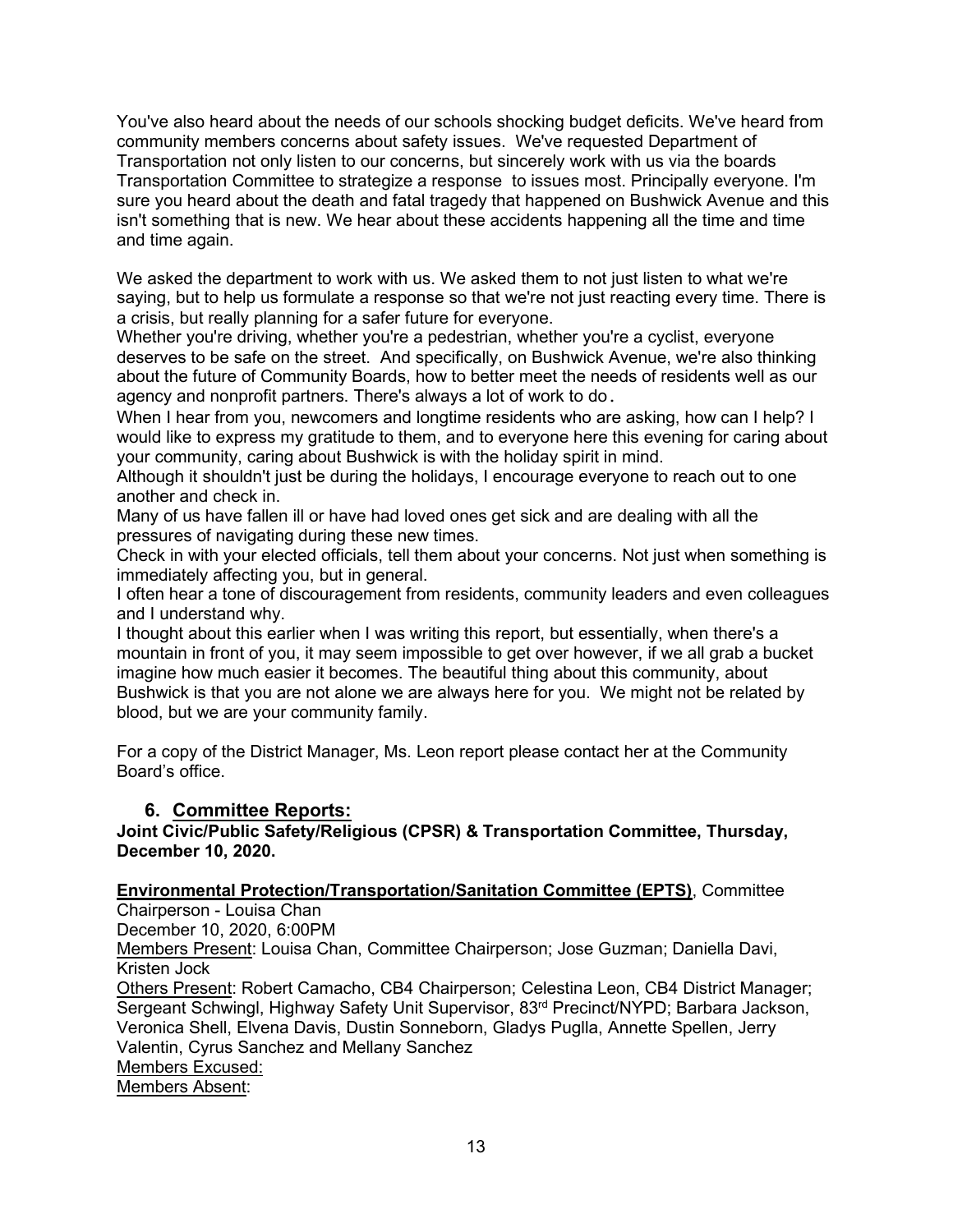1) Sergeant Schwingl, Highway Safety Unit Supervisor, 83<sup>rd</sup> Precinct/NYPD – Presenting on Highway and Traffic Safety in Bushwick.

Ms. Louisa Chan: The Sergeant provide an update report on the traffic issues in the neighborhood in terms of the types of tickets and summons that have been issued. We had complaints on why some trucks are using Bushwick Avenue to travel instead of the required truck routes.

He reported on the number of accidents and deaths in the community. Traffic request that delt with signage and crosswalks were discussed as well as why DOT rejected some requests. We asked the Sergeant to come back to give more data related specifically to accidents ant just to deaths. We're following up with the 83rd for more specifics as to that request and hopefully following up with other elected officials,

and the Department of transportation to ensure that the Bushwick community residence needs are met.

#### **Civic/Public Safety/Religious (CPSR):** Committee Chairperson, Annette Spellen December 10, 2020, 6:40PM, via WebEx

Members Present: Annette Spellen, Elvena Davis, Dustin Sonneborn, Gladys Puglla, Jerry Valentin, Vernedeaner Shell

Others Present: Robert Camacho, CB4 Chairperson; Celestina Leon, CB4 District Manager; Cyrus and Mellany Sanchez, Ana Berrios, Gabriela Im, Frank Im, Brenda Pagan, Bienvenido Garcia, Raphael Lopez, Melody Logan, Eva Lopez, Julio Jimenez, Rene Robiedo, Maryann Lebron and John Moreira

Members Excused:

Members Absent:

2) Mellany and Cyrus Sanchez, Family members of Carmelo Sanchez – Presenting a Street Co-naming request in honor of Carmelo Sanchez on the corner of Gates and Myrtle Avenues.

See Public Hearing Item #2.

**Housing And land Use (HLU**): Committee Chairperson, Anne Guiney

Meeting Held on November 24, 2020 via WebEx, 6:00PM

Members Present: Joshua Brown, James Wiseman, Jose R. Guzman, Andrew R. Choi, Felix Ceballos, Kristen Jock, Louisa Chan

Others in Attendance: Robert Camacho, CB4 Chairperson: Celestina Leon, CB4 District Manager: Anne Tirschwell, Kate Richards, Jill Crawford, Getz Obstfeld, Max Meltzer, John Coogan, Fayanne Betan, Alexandra Diaz Members Absent: Member Excused:

1) Annie Tirschwell and Jill Crawford, Type A projects, and Getz Obstfeld, Suydam, Inc. – presenting on the Suydam Street rezoning application.

Anne Guiney: The committee discussed 249 Suydam Street URLUP application in detail.

- Market rate for Bushwick
- Affordability levels of affordability
- Concerns about memorialize in the manufacturing status to make sure that unlike other projects that the Community Board has seen where there's been a switch on the affordability or the uses.
- Parking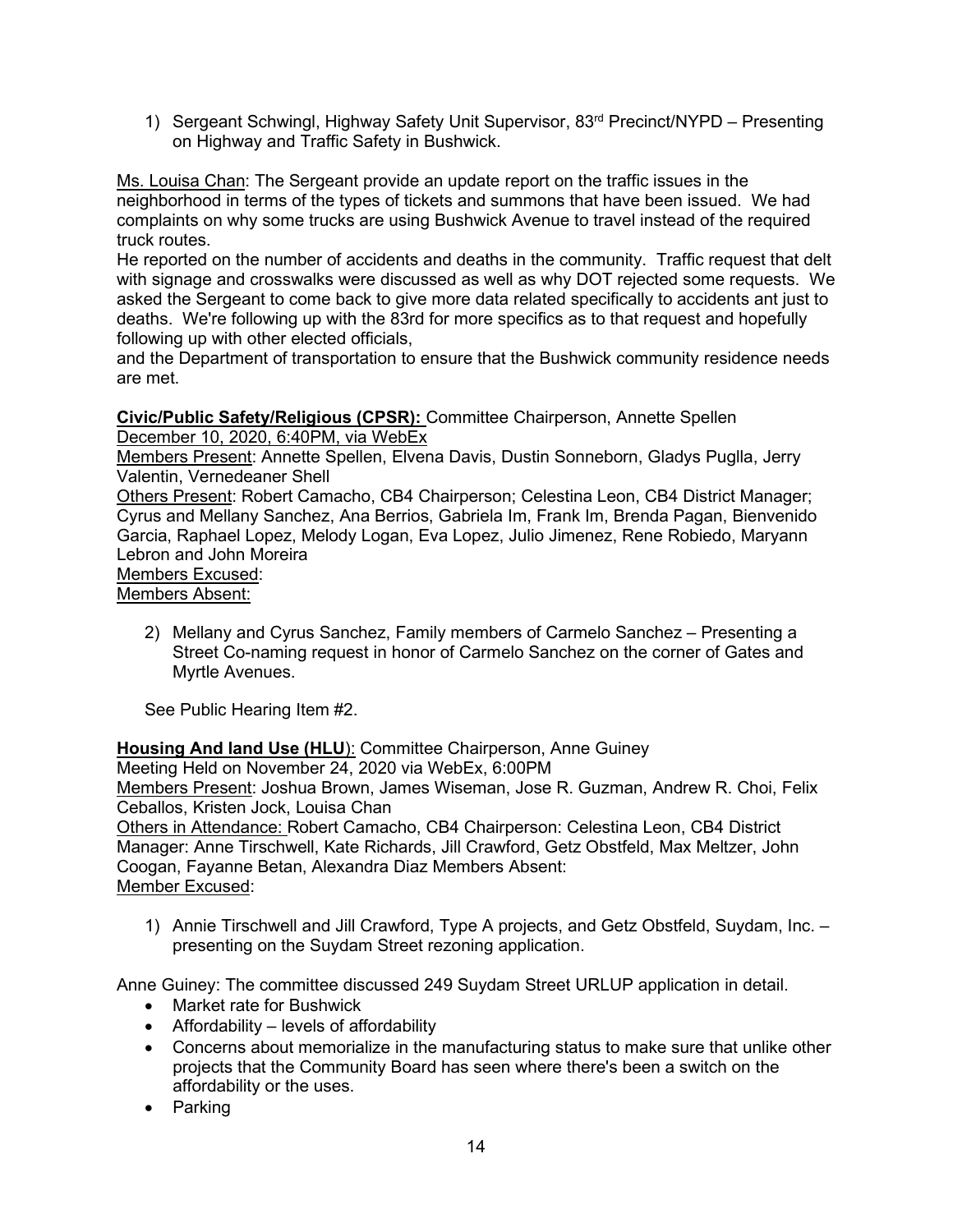2) Alexandra Paty Diaz, Urban Planner/CD4 Liaison, NYC Planning- presenting an update on Zoning for Coastal Flood Resiliency.

Kate Richards from Department of City Planning presenting on the zoning for coastal and flood resiliency.

This is an effort in D. C. that was born after Hurricane Sandy. It turns out there was a lot of lessons learned from that rebuilding process. A lot of things went very poorly, some things went very well, and somethings went not quite as planned. What we are really trying to do now is focus on how to rebuild and how to prepare flood zones.

Bushwick is not located in a flood zone, but we want to make you aware of what is being done. A lot of it is geared towards things like the power and energy systems.

For example, folks in Red Hook, which is very much in a flood zone, we want them to able to prepare themselves, so when inevitably a big flood comes, there'll be okay.

Old Business: Brownfield opportunity. Raul Rubio will be back to talk to the HLU Committee and give us an update.

New Business: 1001Bushwick Avenue as Mr. Camacho mentioned, we rallied, and we lost. I think that there is a lot of interest in landmark, and I think we should capitalize on that interest and also figure out the larger preservation strategies. As Mr. Camacho said that one of the reasons why this happened is because the family who own the house was struggling, financially and selling it was one opportunity that would help them. That's another form of sustainability that we really need to be exploring and keeping people in their houses. We want to make sure that somebody's hardship does not lead to this sort of cascading problems in the neighborhood. I think that's really important.

Also, some things that are on the agenda as Mr. Camacho said we participated in racial impact analysis. We've been participating in that process.

I mostly just listen in on the calls to keep informed, there was one call this morning. It was going to go before the City Council. It has been tabled. One of the reasons it's been tabled is that there is a Comprehensive Planning Bill that is coming before the City Council, it just came out, however, I haven't had a chance to read the bill yet, but I may be taking a looking at it. What's interesting about this bill, is that instead of having individual community district, or at least a spot rezoning, there becomes a comprehensive plan for the whole city. And I think this was so exciting to me about this: stop putting neighborhoods against each other. A lot of folks who participated in the whole Bushwick Community Planning process felt like, wait, we're being put against resources. Like East New York already got all this money for housing, there's not enough left for you, Bushwick. So why should one neighborhood be fighting against another neighborhood? The same goes for things like location of shelters. We have more than our fair share in our community district of shelters.

If there's comprehensive planning, then you can look at the entire city as you start to locate parks for schools and shelters, etc. So, I think that could be really exciting. It could stop putting neighborhood against neighborhoods fighting for resources.

So, as we learn more about that, I'll be bringing it before the committee. That is the end of my report.

**Permits and Licenses (PLC),** Committee Chairperson, Melissa Carrera

Monday, December 8, 2020 6pm via virtually Members Attended: Daniella Davi, Gladys Puglla Members Accept: Egaudy Gomez and Jamie Wiseman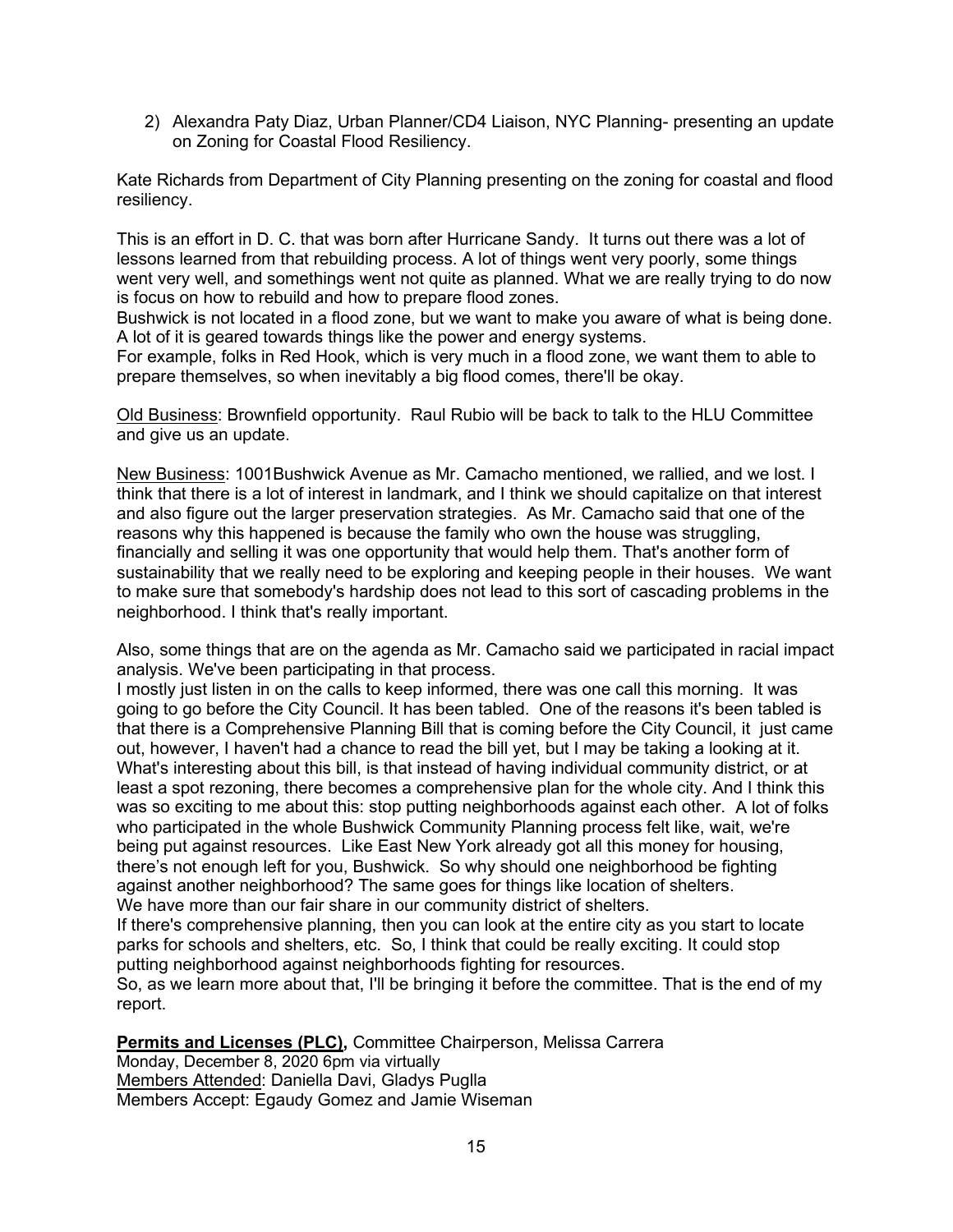Others in Attendance: Robert Camacho, CB4 Chairperson: Celestina Leon, CB4 District Manager; Willie Morales, CB4 Community Associate; Paul Wong, Sea Trio Inc.; Jacob Rabinowitz, Cornelia Café 523 LLC; Matthew Maichel, Stanwix Bar LLC; Justin Ahiyon, House of Yes; Yanilda Valdez and Adam Powell, Bushwick Burger; Jose L. Orgega and Jack Chang, Plaza Ortega Corp.

### Agenda Item - Recommendations

Motion: Melissa Carrera - Sea Trio Inc. - 27 Wyckoff Avenue - New LWBC

- Moved to approve with the hours of 11:00 A.M. to 1:00 A.M.
- However, needs to show proof of reaching out to his neighbors.

Second: Robert Camacho

All in favor, any opposed, any abstentions, so moved

Motion: Robert Camacho - Cornelia Café 523 LLC – 523 Evergreen Avenue – New LWBC

- Moved to approve only if location owners are willing to shorten their closing time from 4:00 A.M. to 2:00 A.M. from Monday through Sunday. Location located in a residential block.
- Not particularly keen on shortening his closing time and will be discussing it with his partners but looking forward to further discuss with the committee on the suggestions and comments they made regarding establishment requested operating hours.
- Mr. Rabinowitz was informed of the Community Board's compliance with no selling liquor after 12:00 A.M. on Sunday's but didn't state if he's willing to comply.

Second: Daniela Gladys Puglla

All in favor, any opposed, any abstentions, so moved

Motion: Melissa Carrera – Stanwix Bar LLC – 412 Troutman Street (A/K/A 29 Wyckoff Avenue) – New LWBC

- Moved to approve with establishment closing time be set at 2:00 A.M.
- Must be willing to adhere with the Community Board's compliance of no liquor selling on Sunday after 12:00 A.M.

Second: Robert Camacho

All in favor, any opposed, any abstentions, so moved

Motion: Melissa Carrera - Houses of Yes – 2 Wyckoff Avenue – Method of Operation Change – LWBC

- Moved to approve the change of method of operation as is, with updates from Anya and Kae on how they plan to operate during Covid-19.
- We acknowledge HOY contributions to the community over the years and are a staple in Bushwick.
- Complaints with littering and crowd control were discussed and will be fixed.

Second: Gladys Puglla

All in favor, any opposed, any abstentions, so moved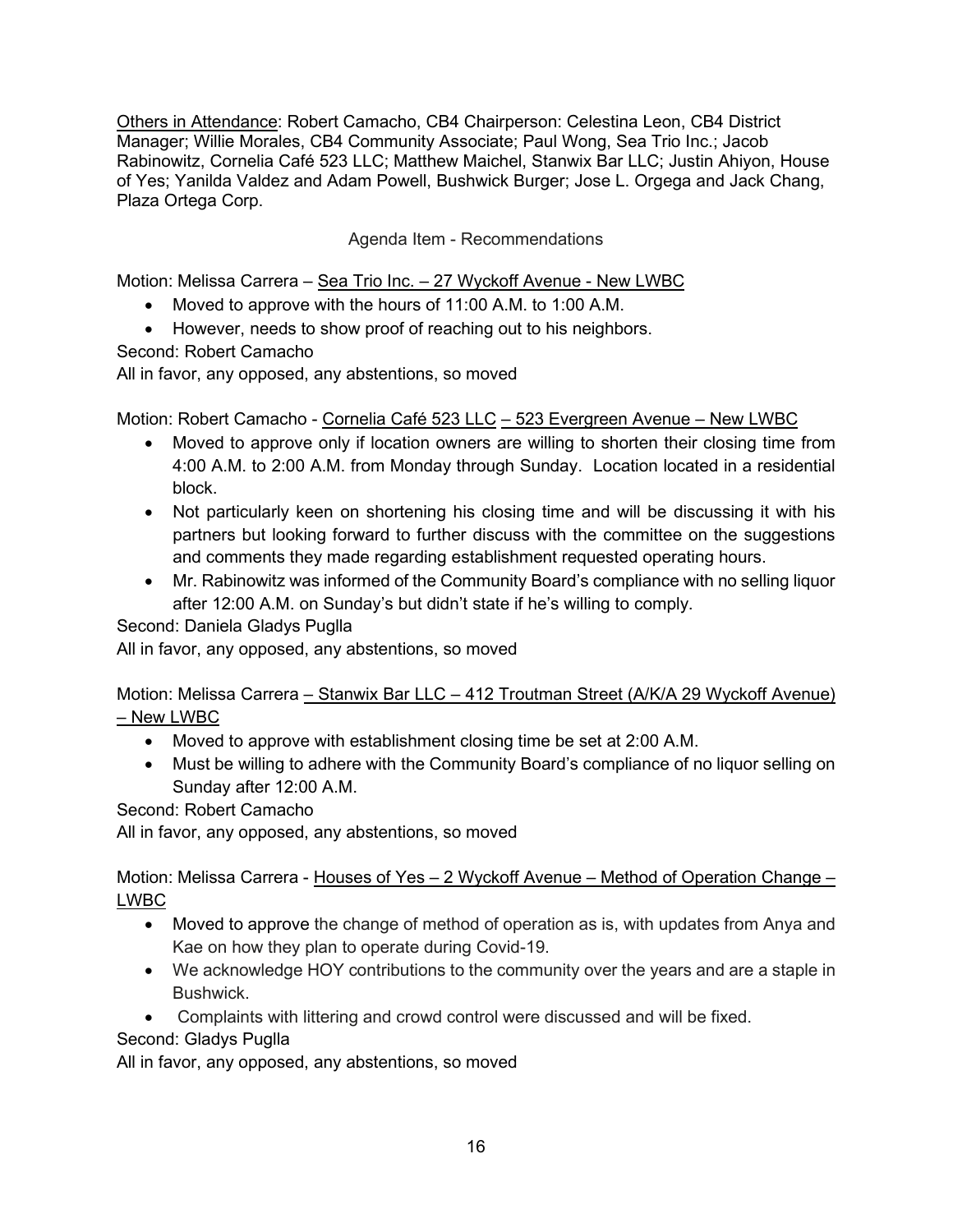Motion: Melissa Carrera – Bushwick Burger Corp. d/b/a/ Bushwick Burger – 354 Cornelia Street – New WBC

• Moved to approve as is.

• However, needs to show proof of reaching out to his neighbors.

Second: Robert Camacho

All in favor, any opposed, any abstentions, so moved

Motion: Robert Camacho - Plaza Ortega Corp. - 140 Stanhope Street - New BC

- Moved to approve however establishment needs to find out about the Bushwick United Head Start.
- Need a letter of support from Head Start Executive Director Mr. Jose Gonzalez.
- Need to reach out to residents on Stanhope Street between Myrtle and Central Avenues.

#### Second: Melissa Carrera

All in favor, no abstentions. Motion Moved

#### New Business**:**

Good Neighbor agreement, which we hope to bring to the board sometime next year. Celeste is following up with other Community Board to find if there is an iteration of this agreement somewhere and how we can apply this to our board and to businesses and to other committees. So, this is something that we are looking into.

Celeste Leon: Are there any questions about any of the reports you have heard tonight? Ms. Barbara Jackson: I have a question. Mellissa, you mentioned 523 and mentioned the name Jacob. Is this the same person that owns 109 Moffat Street?

Mellissa: Yes.

Ms. Jackson: This is bad news.

Mellissa: That's a good flag, thank you.

Chairperson, Mr. Camacho: Yes, that is a good one. If you are on a committee, or you see, or you know something that we need to know let us know. We will bring it up because they normally don't say anything to us.

That was good that we flag that he has one on Moffat Street and that has had a lot of problems.

District Manager: Ms. Jackson, I actually had you in mind specifically when I mentioned that during the committee meeting, because he did not mention that he has other businesses, but he did not say where. I referenced the one on Evergreen Avenue, the one on the corner. I mentioned the concerns of the people living there, they were saying that as people leave the bar, they talk loudly, have drunken behavior throwing garbage in people's garbage cans and wherever. Just inappropriate behavior. Also, the food vendor.

# **7. Recommendations**

# 1) HLU: Anne Guiney

The housing and land use committee after our discussion voted to approve with stipulations and these are the stipulations which are important to us: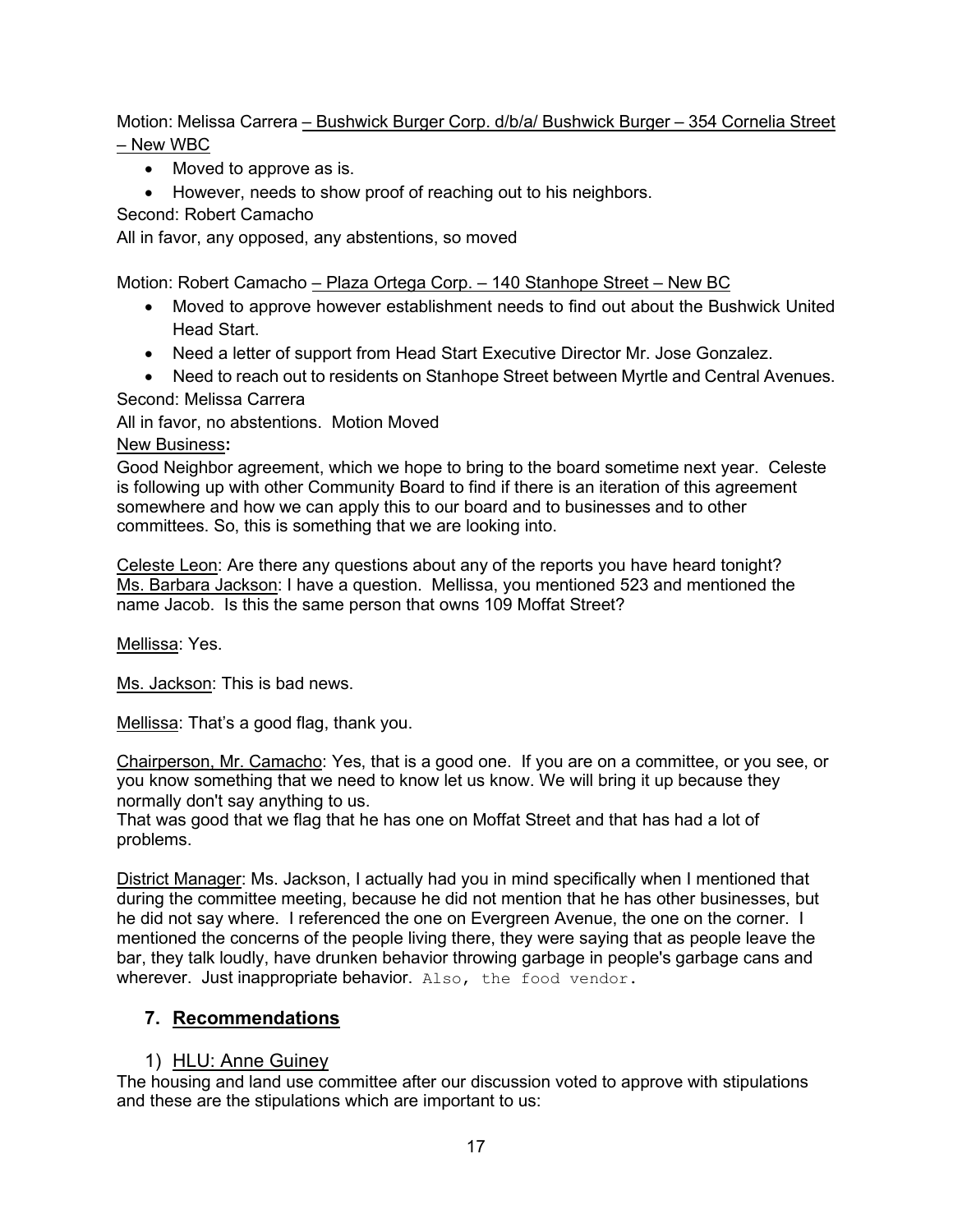- a) Determine some form of memorialization for the requirement for manufacturing, there are a number of different ways. The Type A Team had mentioned that it is pretty much cooked into the zoning. If there's some other way to follow up, if there's some form of reporting that will allow us to do that, that is something that we would love to see.
- b) Re-examine the unit mix and to make sure that there are a few more units below 60% AMI. Preferably in the 30 to 40% AMI range. Because 30 to 40% is a lot closer to what we are talking about for the needs of this community.

There are financial realities, there are HPD term sheets, we recognize that, but within that mix, if we can push more to do some tweaking to get more at 30 and 40% AMI range, that would be very important.

100% AMI to 130% is market rate for Bushwick, so we would like to see a lot lower. Those were our primary stipulations and we voted after some discussion; I believe it was unanimously voted to recommend with those stipulations.

District Manager, Celestina Leon: To share some notes from the meeting and from the presentation earlier, and then the discussion portion:

There was a request to them asking for them to a) continue to be an informative partner. B) also, to partner with workforce development in the neighborhood job readiness local hiring.

I would suggest that the board consider either noting a percentage or making something more definitive in terms of how they're hiring from the community. I will let you have that discussion. C) then there was also a request asking for community preference for apartments. Some of us may know there was ongoing litigation. I do not have a current status of that. However, if it still remains, I encourage us to ask for that as well.

If other communities are asking for their neighbors to have a preference, then it should be no different if it exists. So, if it does not exist and that's a different story.

Also discussed earlier is the stipulation for the entire project. Is the approval of the project potentially based upon the approval contingent on HPD funding? Is that something that the board wants to consider? Concerns that if there is no funding from HPD, what happens? On the other side of that, a commitment from the developer that it stays the same without funding.

Anne Guiney: Thank you for raising those points. The community preference is, as I understand it, it is winding its way through the federal courts. I think the cases, I believe in California, I could be wrong. A lot of people do not expect it to community preference to survives. And so therefore, right now, I think it still exists or is it 50% CD community preference, however, if that goes away by the timeframe of the completion of this project, I think what we can ask for in its place is an incredibly robust marketing plan with local organizations to make sure that people in this community who are eligible are flooding those applications so that they just statistically have a better shot of getting it.

Chairperson, Mr. Robert Camacho made a motion to except the project with stipulation. The motion was second by Ms. Zulma Novoa. All in members present we in favor. A blanket vote was held. Motion carried.

2) Civic Public Safety Religious (CPSR) - The Street Co-naming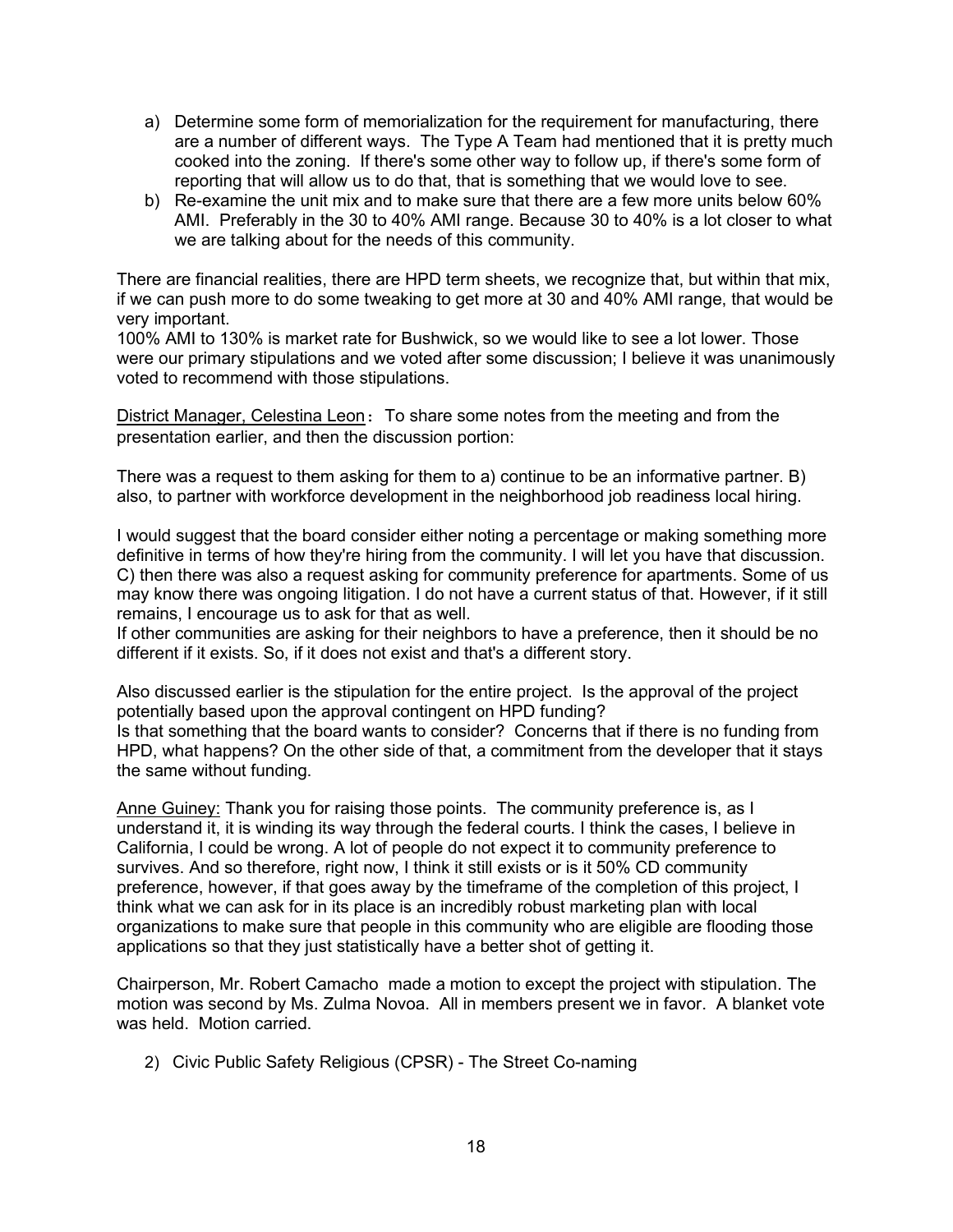Motion from the board to approve the street co-naming request for Gates Avenue and Myrtle Avenue in memoriam of Carmelo Sanchez was made by Gladys Puglla and was second by Elvena Davis. All members present were in favor. Motion carried.

3) Melissa Carrera –

Sea Trio Inc. – 27 Wyckoff Avenue - New LWBC

- Moved to approve with the hours of 11:00 A.M. to 1:00 A.M.
- However, needs to show proof of reaching out to his neighbors.

# Cornelia Café 523 LLC – 523 Evergreen Avenue – New LWBC

- Moved to approve only if location owners are willing to shorten their closing time from 4:00 A.M. to 2:00 A.M. from Monday through Sunday. Location located in a residential block.
- Not particularly keen on shortening his closing time
- with no selling liquor after 12:00 A.M. on Sunday

Stanwix Bar LLC – 412 Troutman Street (A/K/A 29 Wyckoff Avenue) – New LWBC

- Moved to approve with establishment closing time be set at 2:00 A.M, not 4AM.
- Must be willing to adhere with the Community Board's compliance of no liquor selling on Sunday after 12:00 A.M.

Houses of Yes – 2 Wyckoff Avenue – Method of Operation Change – LWBC

- Moved to approve the change of method of operation on how they plan to operate during Covid-19.
- We did receive a few complaints about littering and crowd control. They made a promise to fix.

Bushwick Burger Corp. d/b/a/ Bushwick Burger – 354 Cornelia Street – New WBC

- Moved to approve as is.
- However, needs to show proof of reaching out to his neighbors.

Plaza Ortega Corp. – 140 Stanhope Street – New BC

- Moved to approve however establishment needs to find out about the Bushwick United Head Start.
- Need a letter of support from Head Start Executive Director Mr. Jose Gonzalez.
- Need to reach out to residents on Stanhope Street between Myrtle and Central Avenues.

Motion for a blanket vote was made by Anne Guiney and 2<sup>nd</sup> by Mr. Robert Camacho. Motion to approve committee's recommendations. Ms. Novoa abstained. All other members present approved. Motion carried.

# **8. Old Business**

District Manager, Celestina Leon: You have likely heard about the HLU Committee's responsible development policy. I know that there's been a lot of work and effort put into this on behalf of the committee and I hope that they're ready to recommend full board with you in January so please keep your eyes open for that information shortly and hopefully, we'll be able to use that in discussions with developers, moving forward.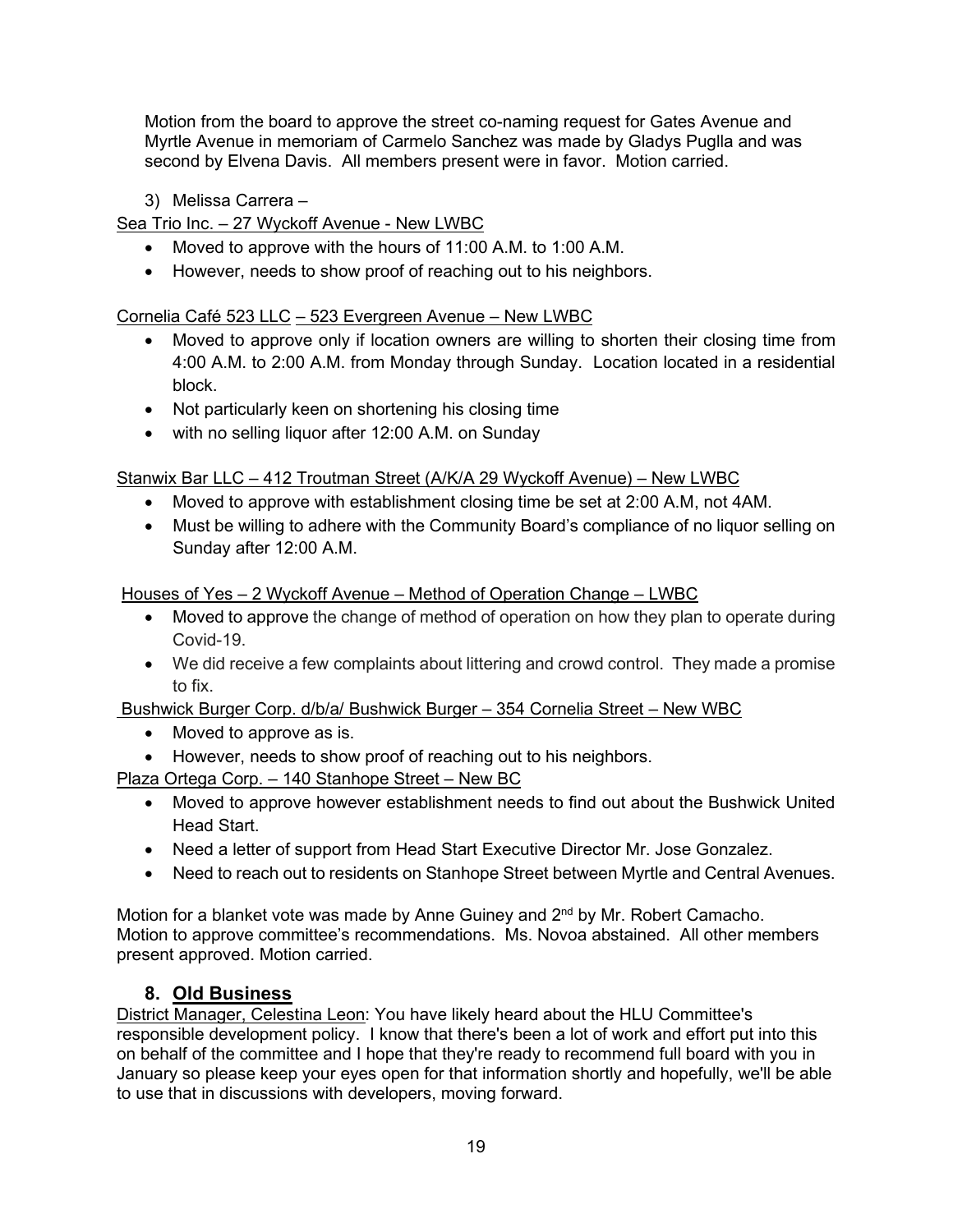A lot of the same questions we ask every time a lot of the details, the information, it's a framework that really is supposed to inform developers before they even come to our meetings of the expectation from the community as it relates to development in Bushwick.

## **9. New Business**

Chairperson, Robert Camacho: Assemblywomen, Maritza Davila hosting a forum tomorrow December 17 on Zoom title "Know Your Rights". You must register to attend. Sponsored by the Bushwick Housing Independence Project and Assembly Member Maritza Davila, 6:30PM.

On December 22 there will be a food drive. There will be a lot of people bringing food stuffs. We can give out to the people what is really needed in Bushwick. Everybody is giving us stuff and we are getting it together. I'm getting things from different places. We're doing our best it is there for whoever needs it.

Let's get the message out! There's a lot of organizations involved. So if you are interested in getting involve please give me a call or let me know at the end of the meeting, and I'll connect you with the person that's doing it and where we're going to meet.

District Manager: I also have a request from a resident that wanted to speak just briefly Mr. Camacho in reference to the lot that used to be the Secret Garden located on Gates and Linden.

He briefly would like to share the information with the neighborhood about what's going on there. Is that okay for him to speak to our new business? He wanted a moment to address everyone. Is that okay?

Chairperson: yeah, just briefly

District Manager: Juan are you there?

Juan: Yes, I'm here. Yes, Hi I'm going to take your attention in this development. At the beginning, it was supposed to be a mixed-use development on the corner with a 6 story height, now it is said to be a 20 story building instead apartment building.

I think it's something to be unprecedented to have a 20 Story building in this area. But I'm not an expert, but the reason I bring this up is not only for that. According to the person I talked to, zoning the city of New York is it's not up to code. So, I would like to know how we could challenge this with the Department of building. Thank you

District Manager: Just so everyone knows as soon as I heard that from Juan I had a chance to take a look at the schematics, which is all publicly available through the Department of Buildings, Building information system.

I was able to flag this with our Department of Building's liaison, our City Planning liaison as well as the Economic Development Corporations liaison as well. They have all been involved in these discussions since the summer. I haven't just heard from Juan, I've also heard from his neighbors also in regard to this project. Everyone is concerned and there's been a variety of proposals that have not at least to my knowledge, been approved by the Dept. of Buildings yet. I did mention that specifics that we saw was the parking that is not supposed to be allowed. There is a respective declaration on this land that dates to many, many, many years ago.

When Ms. Hansley was stewarding the space and had a relationship with the previous owner. I spoke with the Economic Development Corporation over the summer they said it's supposed to be a publicly accessible green space. I've emphasized this for all, three of those liaisons is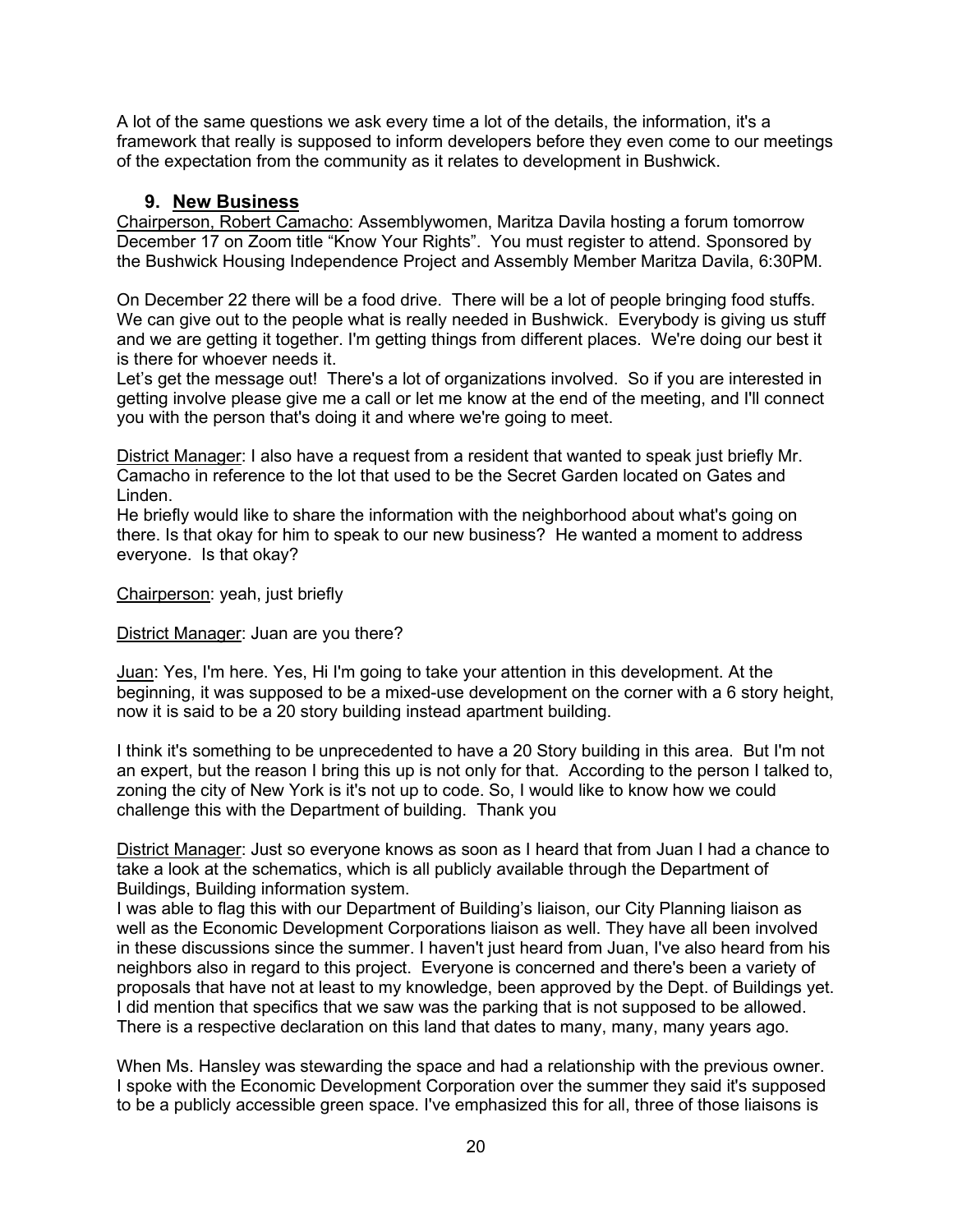looking into it and they said they will get back to me. That email was sent earlier this week and I'm still awaiting their response.

What I would like to do with the committee's blessing of course, is have them come. It's not a requirement, I want to be very clear. This is a private development. However, I will reach out and perhaps we will have someone that is receptive that would like to share more information. However, they are not required. I want to make that distinction to the community, because they're not seeking a zoning change.

They are acting within the current zoning, or at least that's what they're trying to do. However, we are certainly watching this project as it develops.

Thank you, Juan, for attending this evening. I know it's been a long meeting, but we appreciate you sharing this information with the community.

Juan: Thank you. As the board follows up on this, I would like to be part of it.

Anne Guiney: We should absolutely bring this to the Housing and Land Use Committee. I will follow up with Celeste and then we will both follow up with you. Whatever makes the most sense.

Ms. Elvena Davis: The Green Space that was the old Secret Garden. One of the things we need to preserve that is because there is a lot of nature back there. It is behind my house and I could see it all the time.

It is basically a bird sanctuary. You have so many different breeds of birds that live behind that large space there. Any development, parking lot or anything would totally ruin it. We need to keep that space because even some of the neighbors were talking to me about seeing birds that they have never seen before in the community. When you can turn around and see a Red Tail Hawk in this community, most people don't even know what a Red Tail Hawk is, or a Black Cat Chickadee, we even use to have woodpeckers back there. If there were to have construction there, the ecosystem back there. So, we need to make sure that we preserve that.

Juan: Not only that, the plan is for 114 spots and that they are going to have a 3-level forklift. There is going to be 3, 6 spots and there will be a lot of noise at any time of the day, just to move cars around.

Chairperson, Camacho: That is no good. So, we'll, work on that and we'll make sure that we get on top of it.

# **10.Announcements**

Cindy Ezcurra: I am a personal and career counselor for Job Corps Scholars at Kingsborough Community College.

We are offering a couple of options for students from ages 18 to 24. They run from health care to business to trade programs.

We want to point out that this is free, tuition money towards books, supplies and certification exams. Job readiness, workshops and events, personal and career counseling and college enrollment.

The program will begin in March. We are basically recruiting a lot of students and in the communities in Brooklyn, we're really excited!

Raul Rubio: Is it only for students in Brooklyn?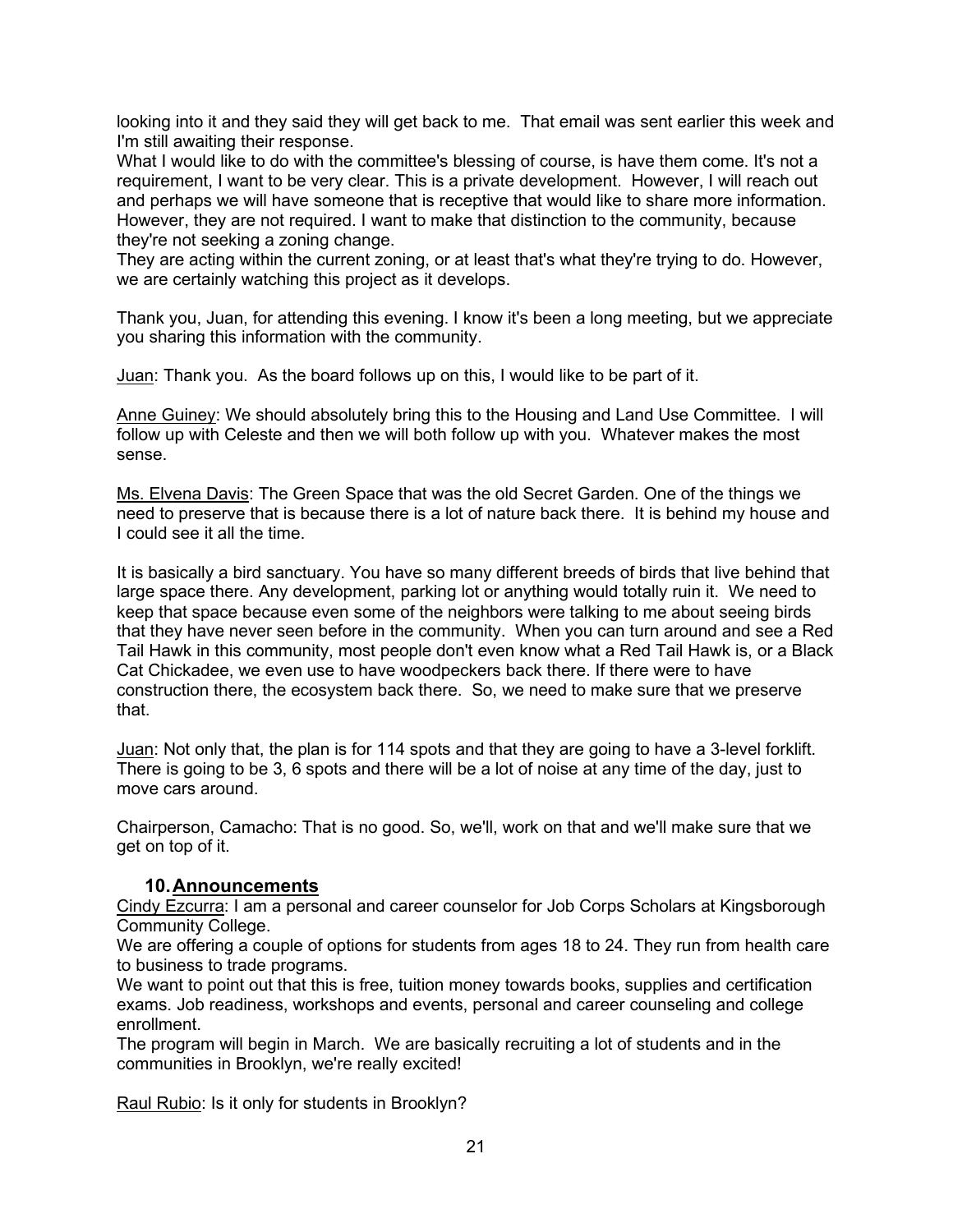Cindy: It's geared towards the communities and groups because of the location, but we are open to students in New York. In general, we just thinking about transportation and all things of that nature, but because of the virtual world that we're living in right now they are accessible online and for instance, for boroughs.

Marcus Harris, Representing the Brooklyn Borough President Eric Adams: Regarding the first public hearing item there will be a ULURP regarding that on Monday December 21 at 6PM. It will be done virtually. I will send the information over to Celeste. So, if you want to voice testimony, the vice president will make his decision based on what the community is saying. Regarding the meeting that was held tonight, I will report back today's vote. If anyone else would like to speak about it, attend the meeting Monday at 6pm. Happy holidays. Everyone.

Jonathan Pomboza Representing the DA's office: I don't have the information in front of me, but there was a press release. A Bronx man was indicted. He ran a scam calling senior citizens. Calls were made all throughout Crown Heights, Bushwick, Bedford Stuyvesant and he stole anywhere from \$2 to \$1500.

The senior citizens said that they received calls saying that they were lawyer, and their grandchild was in jail on bail. So, just please keep an eye out on our seniors. Contact them, make sure that they're okay. Be aware that there are people trying to take advantage of a vulnerable population during this time, especially when people are so isolated. And that's my only announcement. Just also wishing everyone happy holidays and happy New year.

Julio Salazar, Representing Congresswoman Velasquez's office: Good evening everyone first happy holidays to everyone, our district manager and chairperson, and the entire board and attendees.

Hopefully in the coming days, I'll send the chairman and the district manager an update on the stimulus. Talks are happening, right as we speak, we're waiting for news ourselves. Our team is waiting to hear back from the legislative team on what's happening. It was a pleasure working with you this year. I am looking forward to the next year and connecting with you all. Thank you.

Taeka Haraguthi, Representing Comptroller Scott Stringer's office: The office just released the Annual Making the Grade Report. This is an annual report that issues letter grades to city agencies based on the levels of spending success to MWBE, Minority and Women owned Business Enterprise. The grades are based on the framework of local 1 of 2013, which set MWBE participation goal for mayoral agencies. So, essentially, the goal of the report is to shining light on the city spending and to encourage all the agencies to increase utilization, to further increase transparency. There's a set of dynamic interactive maps that illustrate the city's spending with certified by race, ethnicity, gender, community district and borough from fiscal years 2011 to fiscal years 2016. It just highlights where the spending is and is not. We know that in terms of ethic, advocacy, and concentrating on making this a priority for agencies that all agencies can improve their grades.

I thought this could be an interesting update for board for. And I will share the report in the chat box. Thank you.

Ms. Zulma Novoa: I just got worried about this while we were doing this meeting tonight. We're going to be doing a PPE distribution. I have a team set up I will give you everyone the information, but I'm going to give everyone my work cell #. I will into chat box which is 347- 633-5249. The reason I'm giving myself work number is because I will like any organization,